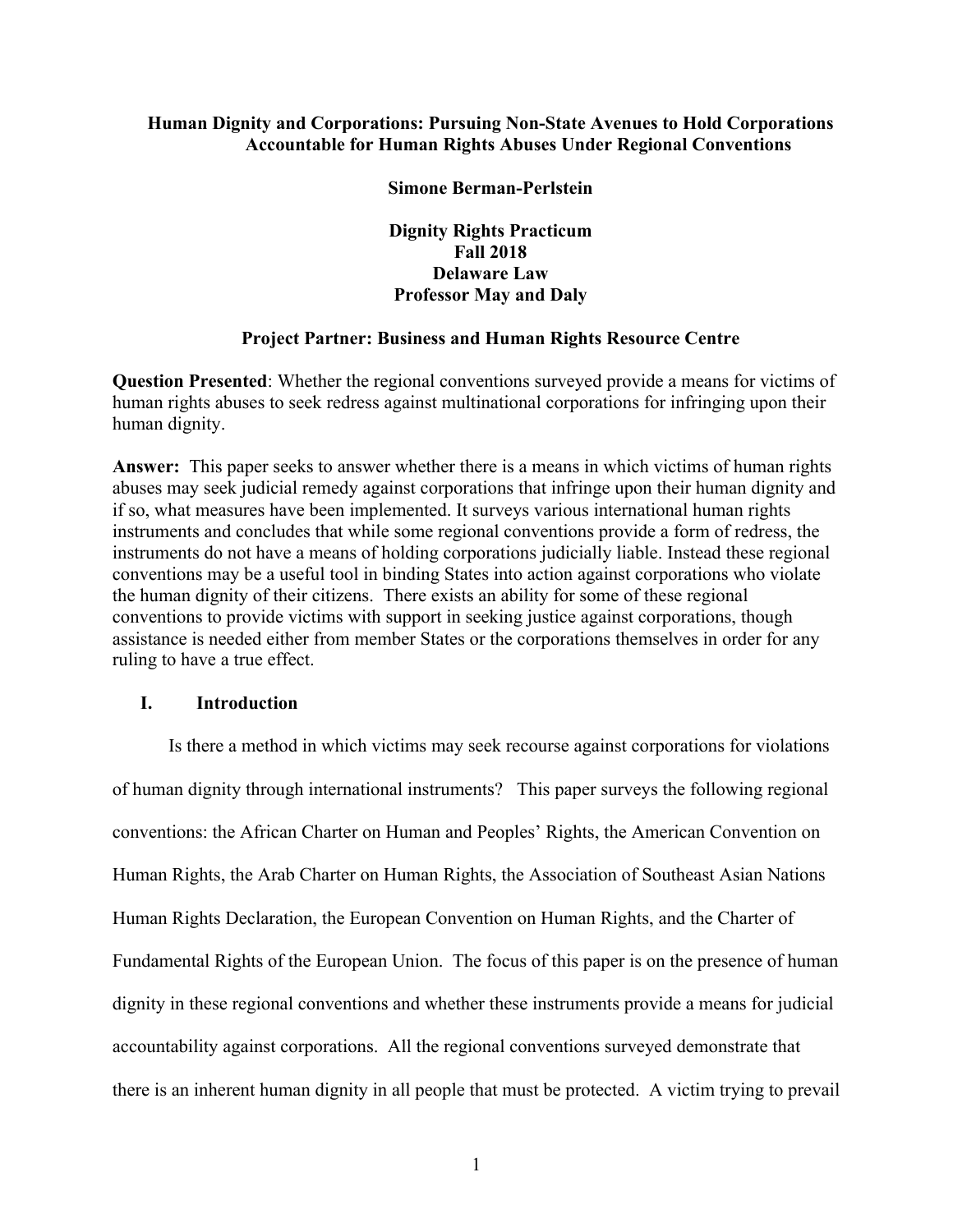using a claim of human dignity may be more successful than just citing to general human rights abuses since human dignity, as it exists as either an article or section in each regional convention, must be protected.

In this paper each regional convention is studied on its own to discover to what extent, if any, human dignity plays in its formation. Then the scope broadens to see if there are any means to hold corporations liable and if so, what precedent exists. This paper demonstrates how the pursuit of corporate liability in the context of human dignity has either flourished or stalled. Finally, this paper addresses what forms of redress currently exists for victims and what can hopefully come to fruition with time. While it is impossible for these regional conventions to directly hold corporations accountable, there exists the possibility that these regional conventions could be a viable tool into binding States to seek justice against corporations who have violated the human dignity of their citizens.

Part I of the paper addresses human dignity and the role it has played in corporate practices. Part II focuses on the African Charter on Human and Peoples' Rights and the extent in which the African Commission on Human and Peoples' Rights has used its power to assist victims of corporate human rights abuses. Part III concentrates on the American Convention on Human Rights and the Inter-American Commission on Human Rights and the progress they have initiated concerning Canadian Mining companies in South America. Part IV concerns the Arab Charter on Human Rights and the potential issues the Arab Court of Human Rights may face once it is fully formed. Part V focuses on the Association of Southeast Asian Nations Human Rights Declaration and the effective steps the ASEAN Intergovernmental Commission has taken in regard to corporate accountability. Part VI highlights both the European Convention on Human Rights and the Charter of Fundamental Rights of the European Union with a focus on the

2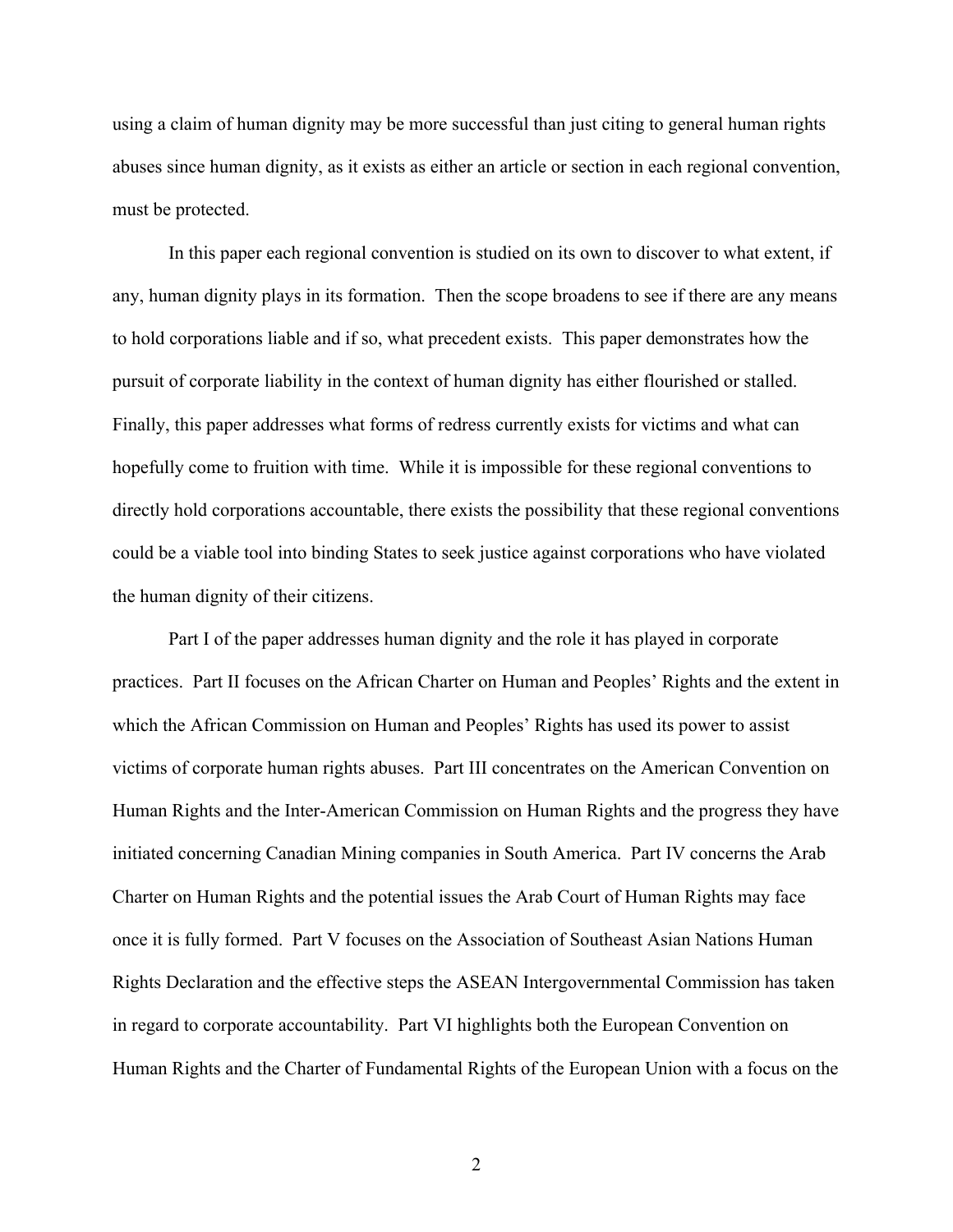absence of corporate accountability in the European Court of Human Rights. Finally, the paper concludes in section VII that while there is vast room for improvement, opportunities may exist for victims to seek recourse against corporations who violate human dignity, especially when the victim's own State refuses to seek justice on their behalf. There is no guarantee that even when a State's constitution guarantees its citizens the right of human dignity that such a right will be protected. Even though a victim may only use a regional convention to bind a State into action as they are not legally binding against corporations, this paper demonstrates that regional conventions may eventually be a means for victims to seek redress against corporations.

Human dignity as a constitutional right and idea permeates throughout the world in countless constitutions.<sup>1</sup> The Universal Declaration of Human Rights (UDHR) expressly says that "all human beings are born free and equal in dignity and rights."<sup>2</sup> Despite this international recognition of human dignity, corporations and human dignity do not have a tightly interwoven history. Despite efforts in the 1970's and 1980's to create a binding instrument to regulate corporations, progress did not start until the late 1990's.3 Multinational corporations resisted any action by the UN until Kofi Annan assumed the position of Secretary-General, who met with the International Chamber of Commerce (ICC) in 1998.<sup>4</sup> The resulting partnership led to a UN working group tasked with creating a code of conduct for corporations based on human rights standards.5 Eventually this framework led to the creation of the UN Guiding Principles on

*National Constitutions with Dignity Provisions*, DELAWARE LAW SCHOOL DIGNITY RIGHTS PROJECT, https://docs.google.com/spreadsheets/d/1Tn8w8hJ7HOly-HY9rkUEPjyOAIdCfaUw2X3a594RDA8/edit#gid=0. (last visited Nov. 3, 2018).

<sup>&</sup>lt;sup>1</sup> The concept of human dignity appears in over 100 constitutions in various forms.

<sup>&</sup>lt;sup>2</sup> Universal Declaration of Human Rights (10 Dec. 1948), U.N.G.A. Res. 217 A (III) (1948).

<sup>3</sup> Jens Martens, *Corporate Influence on the Business and Human Rights Agenda of the United Nations*, 5, https://www.globalpolicy.org/images/pdfs/GPFEurope/Corporate\_Influence\_on\_the\_Business\_and\_Human\_Rights Agenda.pdf (last visited Nov. 3, 2018).

<sup>4</sup> *Id.* at 9.

<sup>5</sup> *Id.* at 14.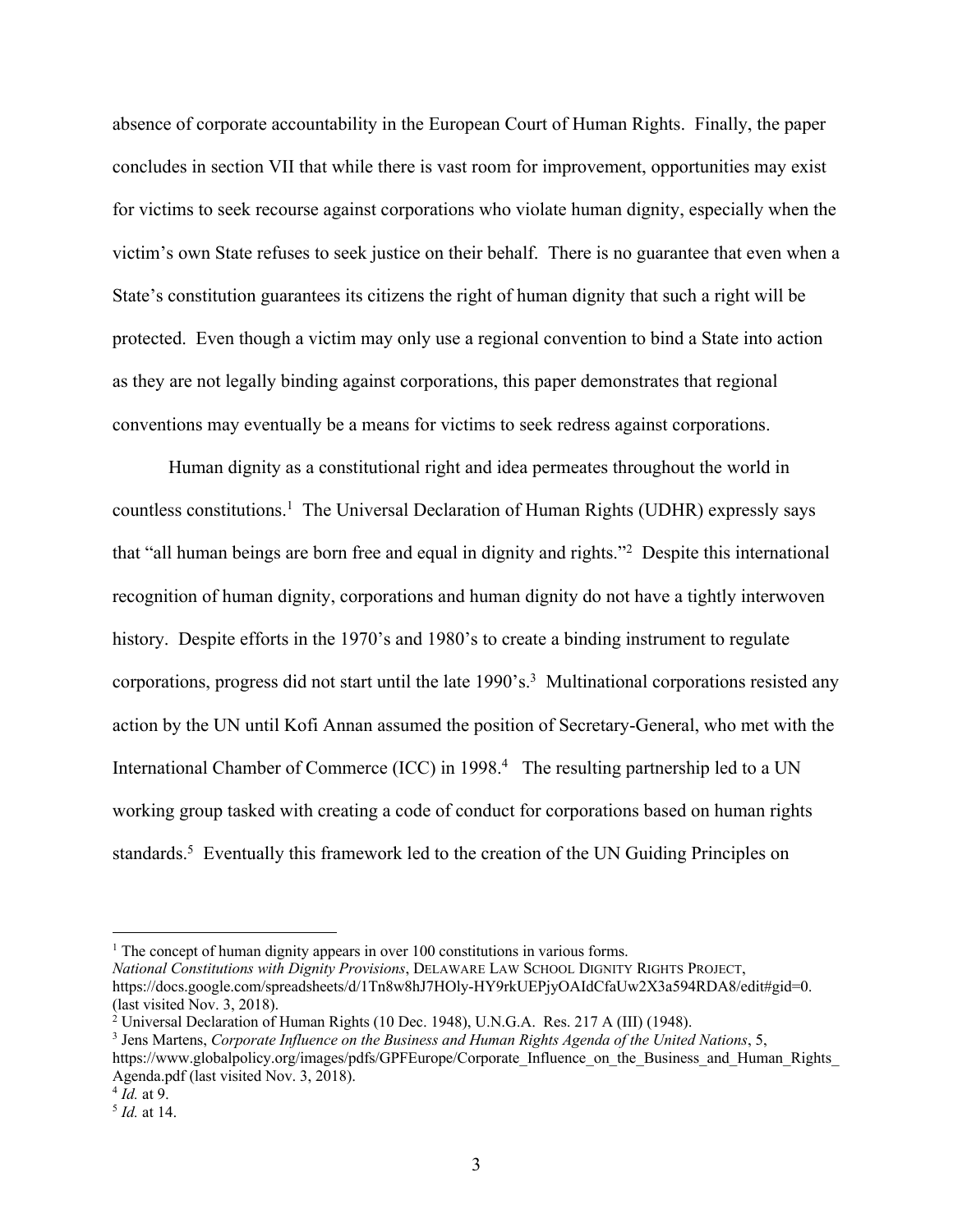Business and Human Rights (UNGP). 6 The United Nations Human Rights Council officially endorsed the UNGP on June  $16<sup>th</sup>$ , 2011 in its 17/4 resolution.<sup>7</sup> These guiding principles "apply to all States and to all business enterprises, both transnational and others, regardless of their size, sector, location, ownership and structure."<sup>8</sup>

The UNGP does not create new laws nor places new obligations upon corporations, but rather sets out a blueprint for States and corporations to follow<sup>9</sup> and identifies areas for improvement.<sup>10</sup> Despite the creation of the UNGP, it has been difficult to ensure corporations uphold the notion of human dignity. Some corporations have seemingly embraced the UNGP, such as Coca-Cola, who released their first ever human rights report in 2017.<sup>11</sup> Coca-Cola utilizes the UNGP to lay the foundation for their policies and programs related to human rights.<sup>12</sup> Coca-Cola also teamed up with Shift, a NGO that works directly with companies to assist with implementing policies based on the UNGP.<sup>13</sup> While it may appear that some major corporations have embraced the UNGP, this is not enough to ensure the protection of human dignity from corporate influence.

<sup>6</sup> *Id.*

<sup>7</sup> *Guiding Principles on Business and Human Rights: Implementing the United Nations 'Protect, Respect and Remedy' Framework*, UNITED NATIONS HUMAN RIGHTS OFFICE OF THE HIGH COMMISIONER, https://www.ohchr.org/Documents/Publications/GuidingPrinciplesBusinessHR\_EN.pdf (last updated Dec. 16, 2016).

<sup>&</sup>lt;sup>8</sup> *Id*. ("Nothing in these Guiding Principles should be read as creating new international law obligations, or as <sup>9</sup> *Id*. ("Nothing in these Guiding Principles should be read as creating new international law obligatio limiting or undermining any legal obligations a state may have undertaken or be subject to under international law with regard to human rights.").

<sup>&</sup>lt;sup>10</sup> Corporate Influence on the Business and Human Rights Agenda of the United Nations at 13. ("Guiding Principles' normative contribution lies not in the creation of new international law obligations but in elaborating the implications of existing standards and practices for States and businesses . . . and identifying where the current regime falls short and how it should be improved.").

<sup>11</sup> *The Coca-Cola Company's Human Rights Report 2016-2017*, 4, https://www.coca-

colacompany.com/content/dam/journey/us/en/private/fileassets/pdf/human-and-workplace-rights/Human-Rights-Report-2016-2017-TCCC.pdf (last visited Nov. 3, 2018).

<sup>12</sup> *Id.* at 6.

<sup>13</sup> *Id.* at 7.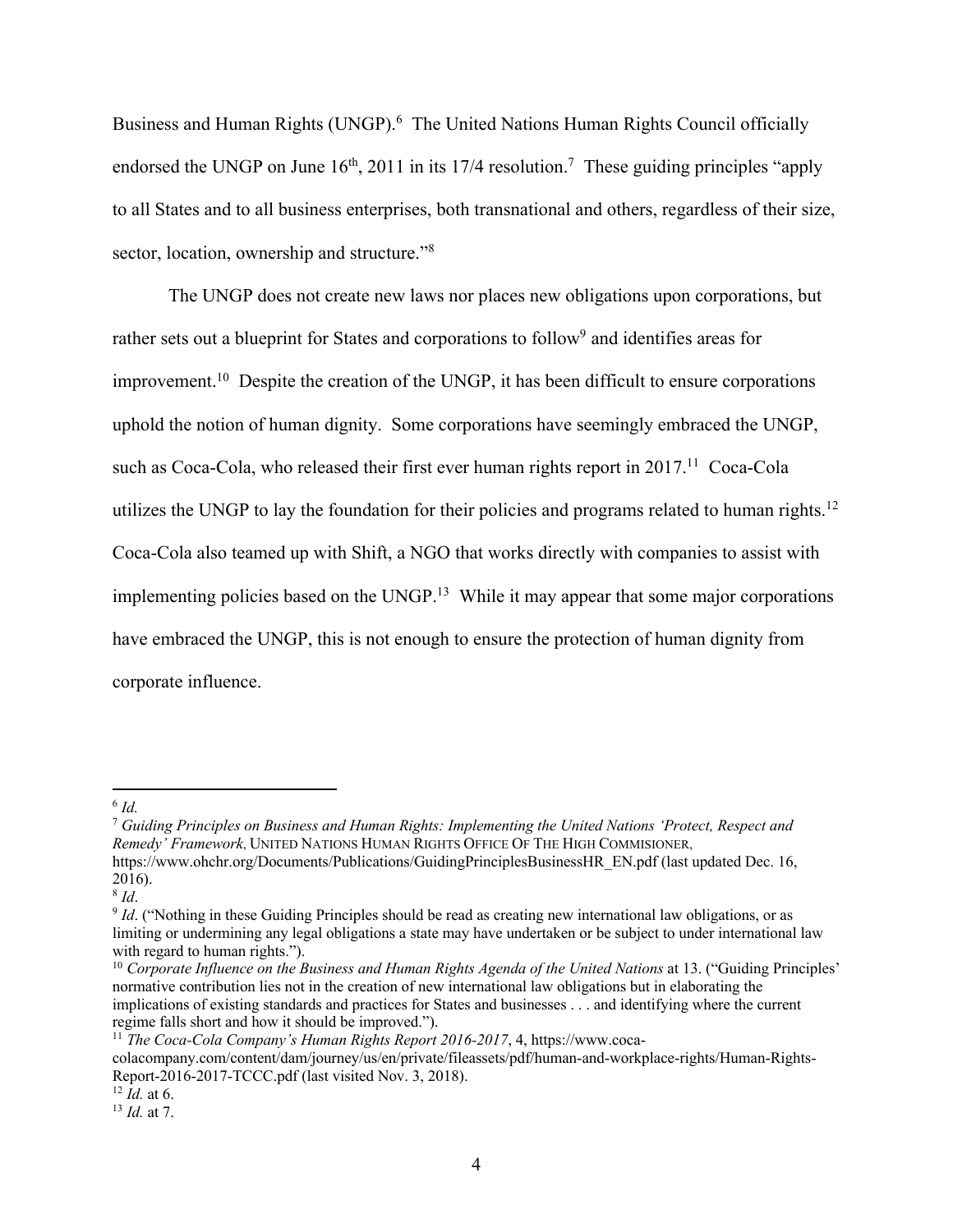Despite Coca-Cola's recent creation of a human rights report, they have still faced allegations of human rights abuses as recently as 2018 from the International Union of Food Workers (IUF). IUF contends that Coca-Cola has violated the rights of its international workers in the Philippines and Indonesia.14 Corporate practices violate human dignity across the world, from Wal-Mart, which has employed underage workers in Bangladesh, forcing them to work long hours and endure inhumane treatment, to Shell Oil, which paid Nigerian military personnel to "violently quash peaceful protests by indigenous Ogoni people."<sup>15</sup> In today's world it is entirely up to a corporation if they will practice what they preach, with many only respecting the idea of human dignity in words only.

Human dignity as a concept exists between a State and its citizens, so the question becomes: what of human dignity and non-State actors? It is understood that when a State joins the United Nations, they will comply and follow the UNGP.<sup>16</sup> The UNGP explicitly refer to States and what they must do to protect their citizens against human rights abuses by private actors. The UNGP dictate that "[b]usiness enterprises should respect human rights"17 as opposed to States, "which must protect against human rights abuse within their territory and/or jurisdiction by third parties, including business enterprises."18 Since businesses *should* respect human rights unlike the States, which *must* protect their citizens, businesses have no obligation to protect or ensure these rights are not infringed upon.<sup>19</sup> This lack of accountability creates a need for a method in which corporations *must* be held accountable for any action that infringes

<sup>&</sup>lt;sup>14</sup> Coca-Cola Stands Firm Amid Criticism of 'Human Rights Violations' in South East Asia, FOOD NAVIGATOR ASIA, https://www.foodnavigator-asia.com/Article/2018/09/19/Coca-Cola-stands-firm-amid-criticism-of-humanrights-violations-in-South-East-Asia (last updated Sep. 18, 2018).

<sup>15</sup> *Id*. 16 *Id*.

<sup>17</sup> *Guiding Principles on Business and Human Rights: Implementing the United Nations 'Protect, Respect and Remedy' Framework* at 13.

<sup>18</sup> *Id.*

<sup>19</sup> Lieselot Verdonck, *How the European Court of Human Rights evaded the Business and Human Rights Debate in Özel v. Turkey*, 2 The Turkish Rev. 111 (2016) at 112.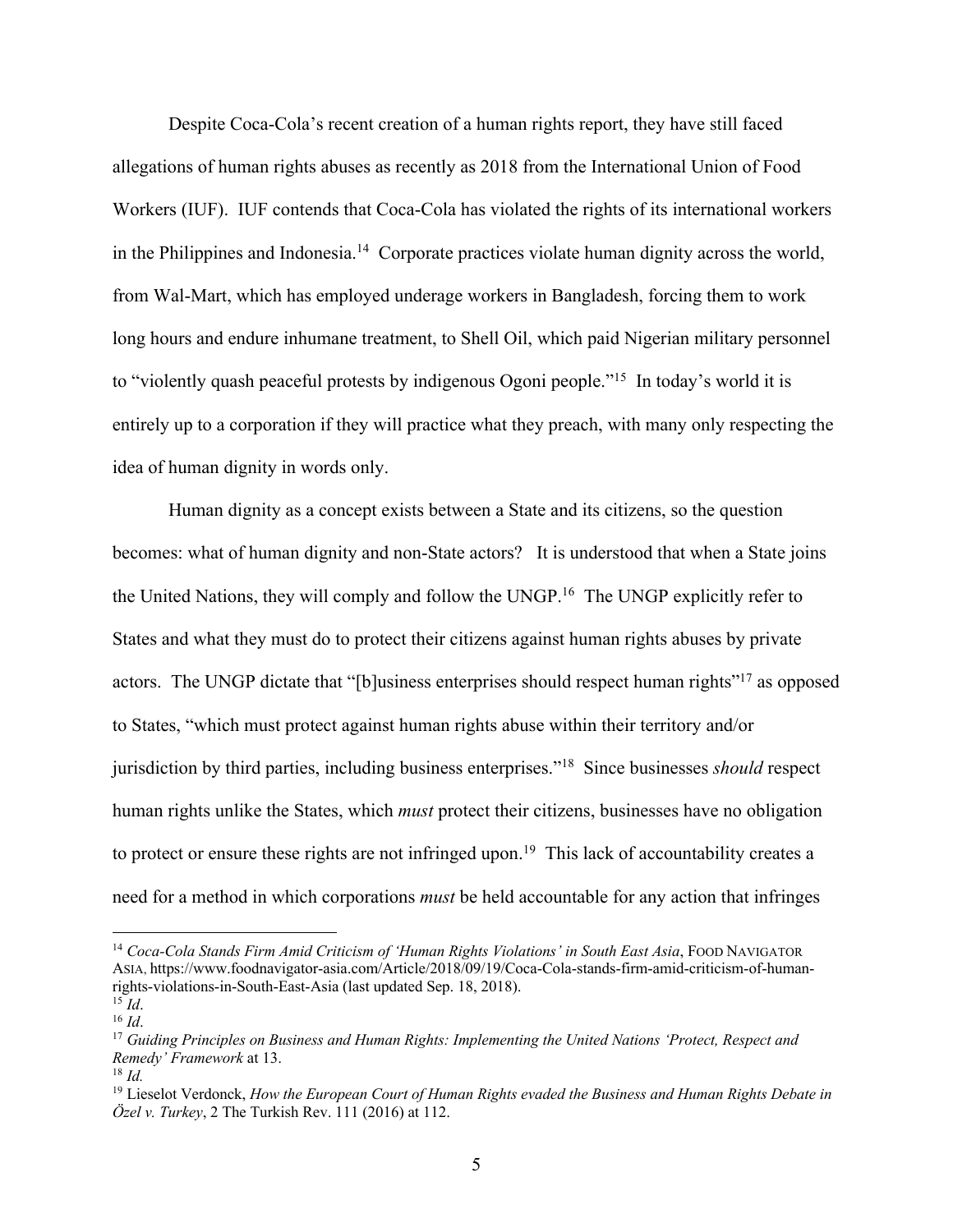upon the right of human dignity. The need is especially apparent when the State refuses to pursue action against a corporation operating within its own borders. This creates an impediment for victims to find justice, which may be successfully avoided by utilizing regional conventions.

International law holds States accountable for violations of human rights, so a means must exist in which to extend the law in such a way as to hold corporations accountable.20 Regional conventions may be the best way to do so, by at least forcing States to seek redress for their citizens against corporations when they may not otherwise do so. The presence of human dignity in these regional conventions may be the key towards creating an easier pathway for victims to pursue justice against corporations; this presence may provide victims with a direct clause that establishes their right to seek redress.

#### **II. African Charter on Human and Peoples' Rights**

 $\overline{a}$ 

The African Charter on Human and Peoples' Rights (Banjul Charter) explicitly mentions human dignity.<sup>21</sup> Article 5 says that "[e]very individual shall have the right to the respect of the dignity inherent in a human being and to the recognition of his legal status."<sup>22</sup> Of the regional conventions reviewed, only the Banjul Charter mentions holding non-State actors liable for infringing upon the rights enumerated in the Charter. During the 57th Ordinary Session in November 2015, the African Commission on Human and Peoples' Rights (ACHPR) adapted General Comment number 3 as an addition to article number 4.<sup>23</sup> General Comment number 3 mentions accountability of States and their involvement with non-State actors. "States must hold

<sup>&</sup>lt;sup>20</sup> Yael Ronen, *Human Rights Obligations of Territorial Non-State Actors*, 46 Corn. Int. L.J. 45, 46 (2013).<br><sup>21</sup> Organization of African Unity (OAU), *African Charter on Human and Peoples' Rights ("Banjul Charter")*, 2

June 1981, CAB/LEG/67/3 rev. 5, 21 I.L.M. 58 (1982). <sup>22</sup> *Id*. at 3.

<sup>23</sup> *General Comment No. 3 On the African Charter on Human and Peoples' Rights: The Right to Life (Article 4),*  AFRICAN COMMISSION ON HUMAN AND PEOPLES' RIGHTS, http://www.achpr.org/files/instruments/generalcomments-right-to-life/general\_comment\_no\_3\_english.pdf (last visited Nov. 3, 2018).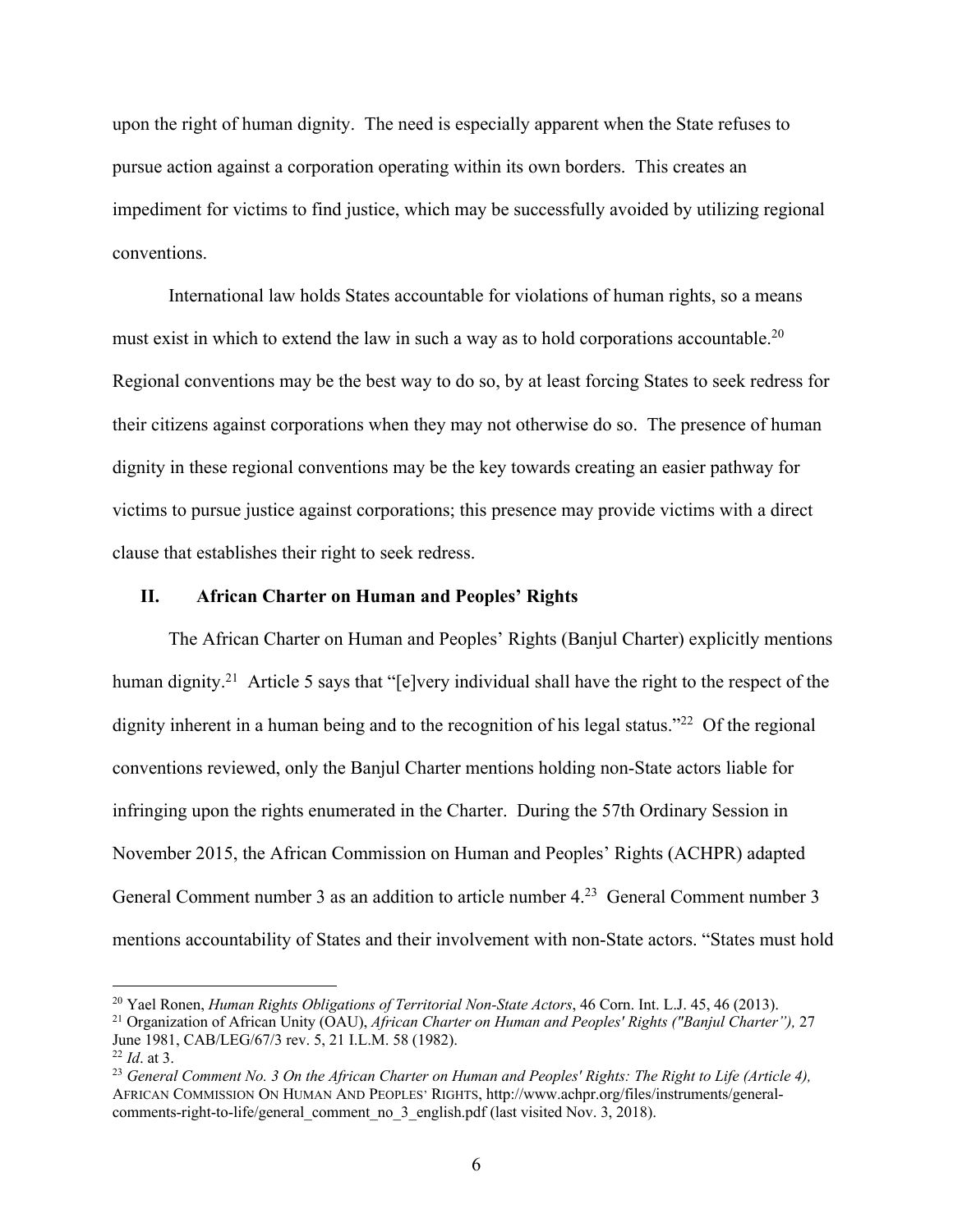to account . . . corporations . . . that are responsible for causing or contributing to arbitrary deprivations of life in the State's territory or jurisdiction."24 The General Comment also mentions State responsibility as the State ". . . has an obligation to protect individuals from abuses or threats at the hands of other private individuals or entities, including corporations. . ."25 The ACHPR also created the Working Group on Extractive Industries, Environment and Human Rights Abuses, which functions to inform the African Commission on "the possible liability of non-State actors for human and peoples' rights abuses under its protective mandate."<sup>26</sup>

The ACHPR has tried to utilize its power to hold corporations liable for violations of human dignity. Though the Banjul Charter provides a means for member States to seek action against non-State actors, it is not a binding instrument against corporations, as demonstrated in *Institute for Human Rights and Development and Others v. Democratic Republic of Congo. 27* This case concerns the 2004 Kilwa uprising, which occurred in the Katanga province of the

Democratic Republic of Congo (DRC). Anvil Mining Limited, a Canadian corporation, played a detrimental role in the uprising.<sup>28</sup> Up until 2010, Anvil Mining operated a mine in Kilwa.<sup>29</sup> as of 2011, Anvil Mining still has three copper mines in the DRC. $30$ 

<sup>24</sup> *Id.* at 10.

<sup>25</sup> *Id.*

<sup>26</sup> *148: Resolution on the Establishment of a Working Group on Extractive Industries, Environment and Human Rights Violations in Africa*, AFRICAN COMMISSION ON HUMAN AND PEOPLES' RIGHTS (Nov. 25, 2009), http://www.achpr.org/sessions/46th/resolutions/148/.

<sup>&</sup>lt;sup>27</sup> Decision Regarding Communication 393/10 (Institute for Human Rights and Development and Others v. Democratic Republic of Congo), (Afr. Comm'n Hum. & Peoples' Rts. June 18, 2016).

<sup>28</sup> *Anvil Mining*, https://www.miningafrica.net/companies/anvil-mining/ (last modified Oct. 29, 2018).

<sup>29</sup> *Anvil Mining (D.R. Congo/Canada*, CANADIAN CENTRE FOR INTERNATIONAL JUSTICE,

https://www.ccij.ca/cases/anvil-mining/ (last visited Nov. 3, 2018).

<sup>&</sup>lt;sup>30</sup> Anvil Mining, LTD. was officially acquired by the Chinese run Minemetals Resources in 2012. Leslie Hook, *Minmentals Wins Anvil Mining For C\$1.3bn*, FINANCIAL TIMES (Feb. 17, 2012), https://www.ft.com/content/9f85e210-5960-11e1-abf1-00144feabdc0.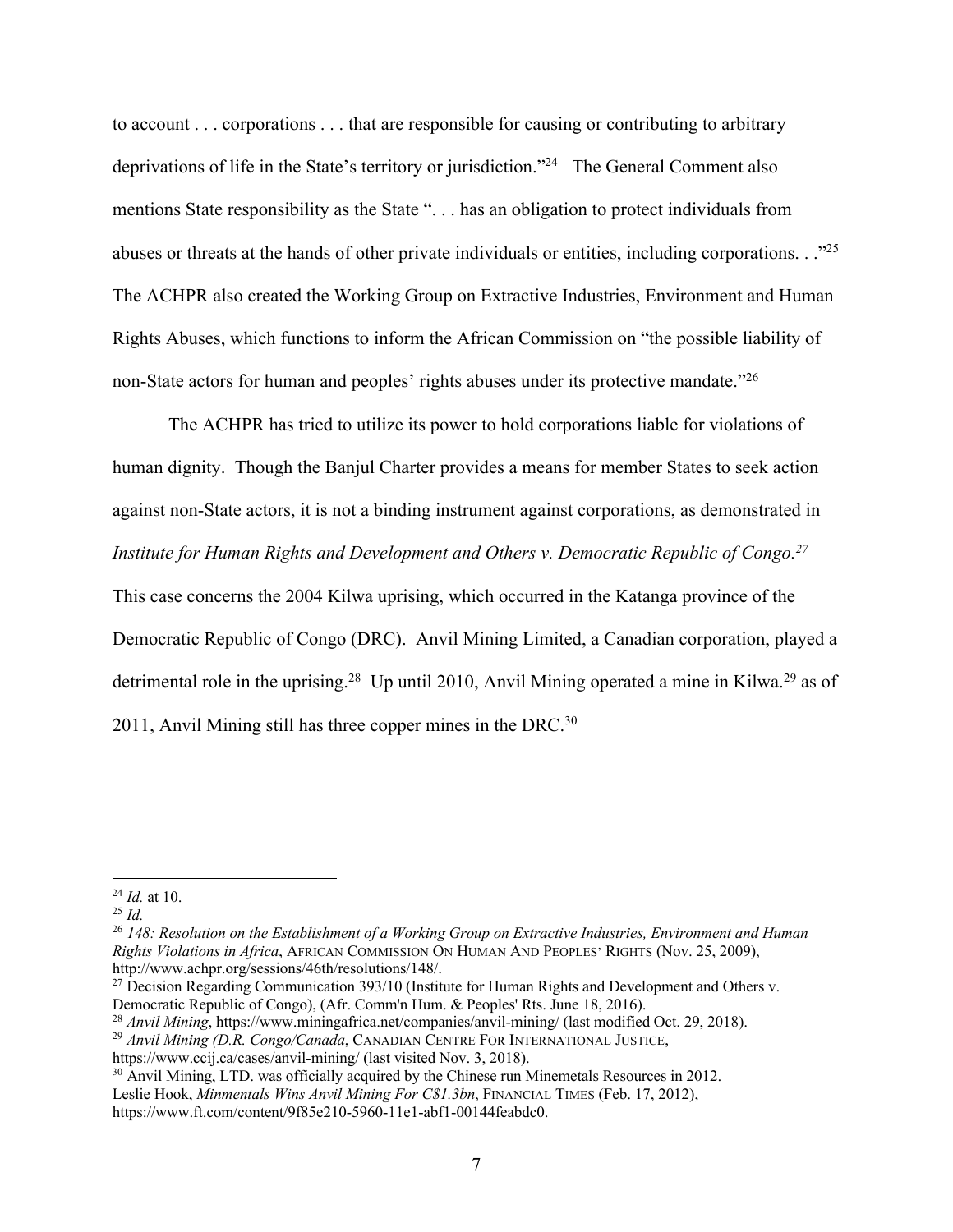The Revolutionary Movement for the Liberation of Katanga (MRLK) led the uprising on the  $14<sup>th</sup>$  of October 2004.<sup>31</sup> The group, reported as disorganized and small in the United Nations investigation into the incident, encountered no resistance as they briefly sought to occupy the city of Kilwa.<sup>32</sup> The uprising seemingly stemmed from MRLK's issue with the mine.<sup>33</sup> When MRLK arrived in Kilwa, they met with Anvil Mining's security personnel and subsequently Anvil Mining began evacuating staff from the mine and nearby area.<sup>34</sup>

In regard to the mine, evidence suggests the existence of community strife directed towards Anvil Mining. Anvil Mining apparently exploited their mines in the DRC and supposedly supported Augustin Mwanke, one of President Kabila's cabinet members, who had ties to corrupt Katanga businessmen.<sup>35</sup> Though Anvil Mining pledged their involvement in two local community projects to better the community, "the company was indeed accused by parts of the population of employing non-native persons and of not contributing enough to the improvement of the level of life of the local community."36

In response to the uprising, the Armed Forces of the Democratic Republic of the Congo (FARDC) led by Colonel Ademar Ilunga, attacked the town on October  $15<sup>th,37</sup>$  The FARDC committed various human rights abuses in their mission to take back Kilwa, including summary executions of over 100 civilians and destroying homes.<sup>38</sup> Various eyewitnesses made statements regarding the involvement of Anvil Mining in the uprising. According to these eyewitnesses, the

<sup>31</sup> *Report on the Special Investigation Concerning Human Rights Violations Perpetrated by the FARDC*, http://www.raid-uk.org/sites/default/files/monuc-final-report.pdf (last visited Nov. 3, 2018).

<sup>32</sup> *Id.* at 1.

<sup>&</sup>lt;sup>33</sup> One of the leaders, on the way to Anvil Mining's gas depot in Kilwa spoke to a gathered crowd, telling them that the "time for pocketing the money from the mines" was over for President Kabila and Katumba Mwanke, a political advisor to the president. *Id.* at 4.

<sup>34</sup> *Kilwa Massacre: Timeline of Key Events 1998 to 2010*, CANADIAN CENTRE FOR INTERNATIONAL JUSTICE, 1, https://www.ccij.ca/content/uploads/2015/07/Kilwa-timeline-EN-8Nov10.pdf (last visited Nov. 3, 2018). <sup>35</sup> *Report on the Special Investigation Concerning Human Rights Violations Perpetrated by the FARDC* at 5.

<sup>36</sup> *Id.*

<sup>37</sup> *Id.* at 4.

<sup>38</sup> *Id.* at 6.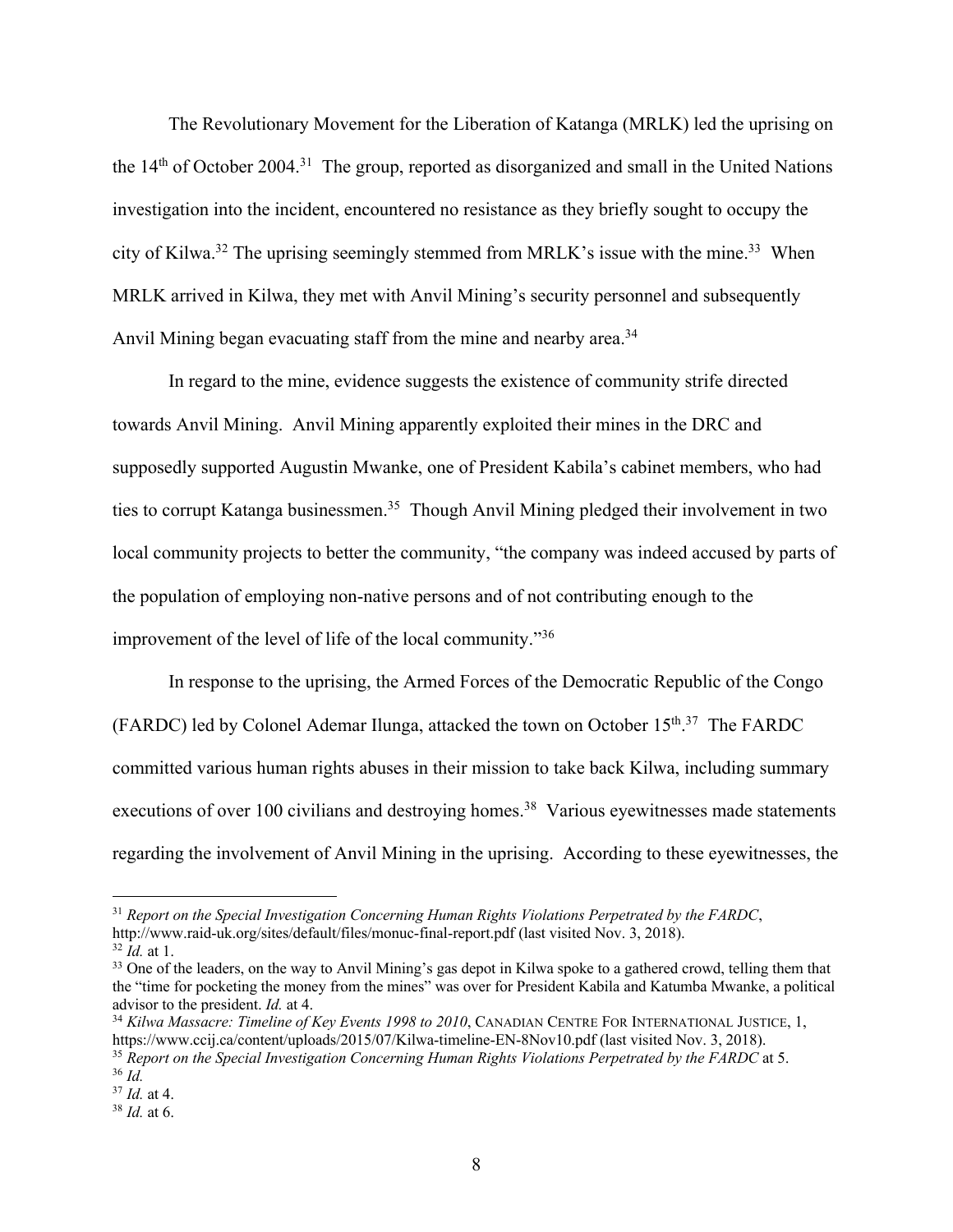FARDC used vehicles supplied by Anvil Mining to transport pillaged goods and corpses.<sup>39</sup> Anvil Mining also chartered planes to safely evacuate key personnel from the region and provided food to the FARDC.40

Anvil Mining denied any involvement beyond supplying chartered planes to transport soldiers.<sup>41</sup> In October 2006, three Anvil Mining employees were indicted for voluntary failure to withdraw vehicles being used by the FARDC and of having "knowingly facilitated the commission of war crimes by Ilunga Ademar and his men."42 In the Congolese legal system, a case in which military personnel and civilians are implicated goes before a civilian judge.43 At the time of the indictment, however, only the Congolese military penal code recognized war crimes and crimes against humanity, which led the military court to assume jurisdiction over the case.<sup>44</sup> The military court on June 28<sup>th</sup>, 2007 found the Anvil Mining employees not guilty of war crimes.<sup>4546</sup> The court agreed with the employees' defense that as workers for Anvil Mining, they were merely complying with orders issued by the Governor of Katanga.<sup>47</sup> The court also explicitly found Anvil Mining itself not guilty, even though it was only Anvil Mining's employees who were charged with a crime.<sup>48</sup>

Beginning in 2010, relatives of the victims with assistance from Canadian Association Against Impunity (ACCI) brought suit against Anvil Mining in Canada (*Anvil Mining Ltd. v.* 

<sup>39</sup> *Id.* at 8.

<sup>40</sup> *Id.*

<sup>41</sup> *Kilwa Massacre: Timeline of Key Events 1998 to 2010* at 6.

<sup>42</sup> *Id.* at 9.

<sup>43</sup> *Id.* at 8.

<sup>44</sup> *Id.* at 25.

<sup>45</sup> Anvil Mining Limited and the Kilwa Incident Unanswered Questions, RIGHTS AND ACCOUNTABILITY IN DEVELOPMENT, http://www.raid-uk.org/sites/default/files/qq-anvil.pdf (last visited Nov. 3, 2018). <sup>46</sup> Interesting to note that in 2007 Anvil Mining was the highest producer of copper in the DRC. *Anvil Mining Limited Resources*, INSTITUTE OF DEVELOPING ECONOMIES JAPAN EXTERNAL TRADE ORGANIZATION, http://www.ide.go.jp/English/Data/Africa\_file/Company/drc02.html (last visited Nov. 3, 2018).

<sup>47</sup> *Kilwa Massacre: Timeline of Key Events 1998 to 2010* at 5.

<sup>48</sup> *Id.*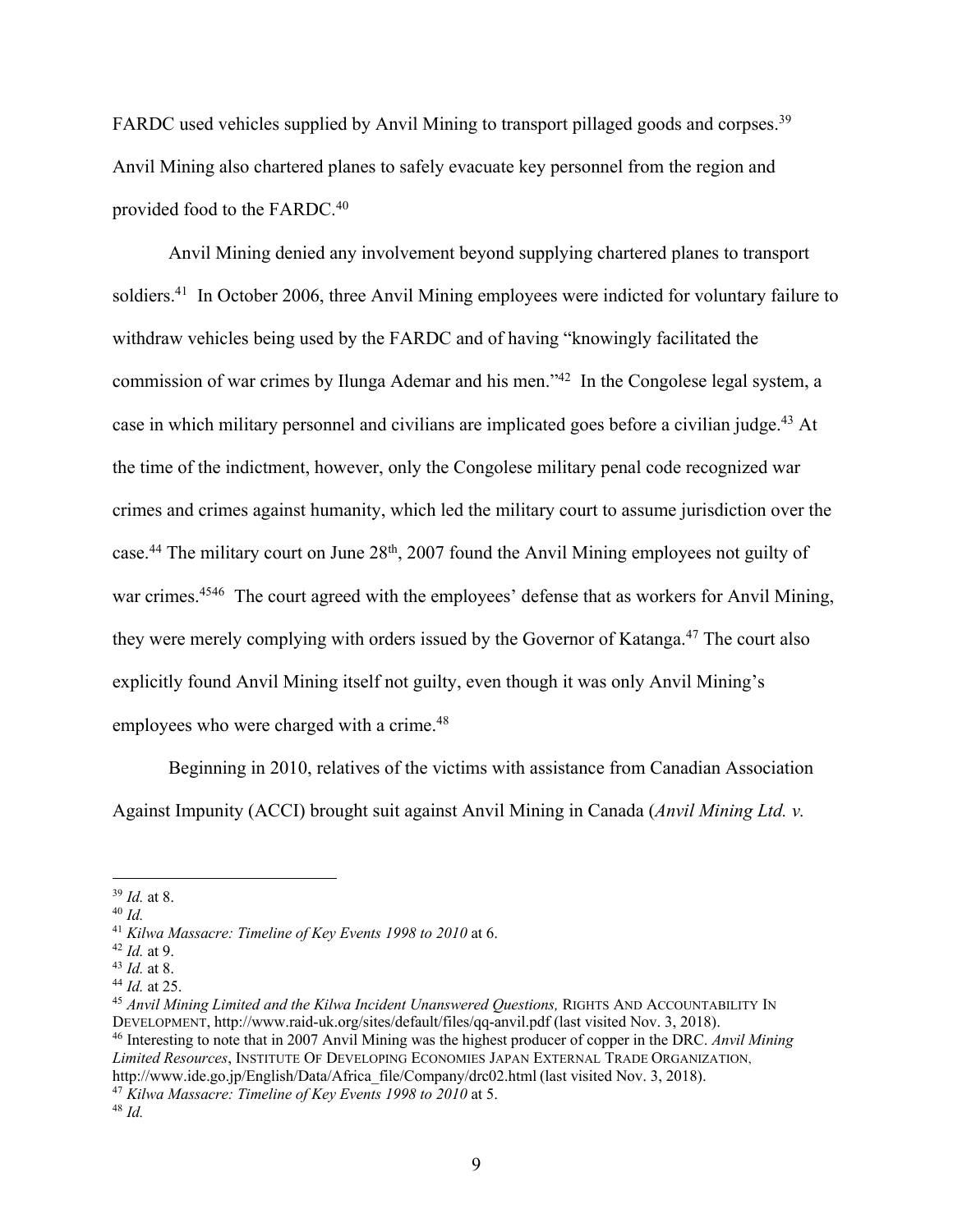*ACCI*<sup>49</sup>. In January of 2012, Quebec's Court of Appeal overturned the lower court's ruling, effectively dismantling any means for the suit to go forward.<sup>50</sup> The court's ruling stressed that the victims could have sought justice in the DRC and Canada had no jurisdiction to hear the case.<sup>51</sup> Though ACCI appealed, the Supreme Court of Canada refused to hear the case, ending the legal battle in Canada.52

In 2010, the citizens of Kilwa, represented by Institute for Human Rights and

Development in Africa (IHRDA), l'Action contre l'impunité des droits humains (ACIDH), and

Rights and Accountability in Development (RAID), filed an official complaint before the

ACHPR against the DRC.<sup>53</sup> The complaint alleged the citizens' rights as enumerated in the

Banjul Charter, including article 5, were violated.<sup>54</sup> Seven years later, on August 4<sup>th</sup>, 2017, the

ACHPR issued their landmark decision.<sup>55</sup> The commission awarded over \$2 million dollars

(USD) to the victims and relatives.<sup>56</sup> The commission also publicly reprimanded Anvil Mining

in their decision. "At a minimum, they [extractive industry companies] should avoid engaging in

actions that violate the rights of communities in their zones of operation. This includes not

<sup>49</sup> *Anvil Mining Ltd.* v. *ACCI (Association Canadienne Contre l'Impunité)*, [2012] 117 Q.C.C.A.

<sup>50</sup> The Canadian Press, *Congolese raise mining lawsuit in Supreme Court*, CANADIAN BROADCASTING

CORPORATION (Mar. 26, 2012) https://www.cbc.ca/news/canada/montreal/congolese-raise-mining-lawsuit-insupreme-court-1.1291457.

<sup>51</sup> *Anvil Mining Ltd.* v. *ACCI (Association Canadienne Contre l'Impunité)*, CHILD RIGHTS INTERNATIONAL NETWORK, https://www.crin.org/en/library/legal-database/anvil-mining-ltd-v-acci-association-canadienne-contrelimpunite (last visited Nov. 3, 2018).

<sup>52</sup> *Id.*

<sup>53</sup> *Communication 393/10: IHRDA, ACIDH and RAID v DR Congo communication filed before African Commission*, INSTITUTE FOR HUMAN RIGHTS AND DEVELOPMENT IN AFRICA, https://www.ihrda.org/2011/03/ihrdaacidh-and-raid-file-communication-against-drc/ (last visited Nov. 3, 2018). <sup>54</sup> *Id.*

<sup>55</sup>*African Commission: Landmark \$2.5 Million Award to DR Congo Massacre Victims; Anvil Mining rebuked for its role in Kilwa killings; New criminal investigation ordered*, INSTITUTE FOR HUMAN RIGHTS AND DEVELOPMENT IN AFRICA, https://www.ihrda.org/2017/08/african-commission-landmark-2-5-million-award-to-dr-congo-massacrevictims-anvil-mining-rebuked-for-its-role-in-kilwa-killings-new-criminal-investigation-ordered/ (last visited Nov. 3, 2018).

<sup>56</sup> *Questions and Answers: The Kilwa Massacre and the Landmark Decision of the African Commission of Human and Peoples Rights*, INSTITUTE FOR HUMAN RIGHTS AND DEVELOPMENT IN AFRICA,

https://www.ihrda.org/2017/08/questions-and-answers-the-kilwa-massacre-and-the-landmark-decision-of-theafrican-commission-of-human-and-peoples-rights/ (last visited Nov. 3, 2018).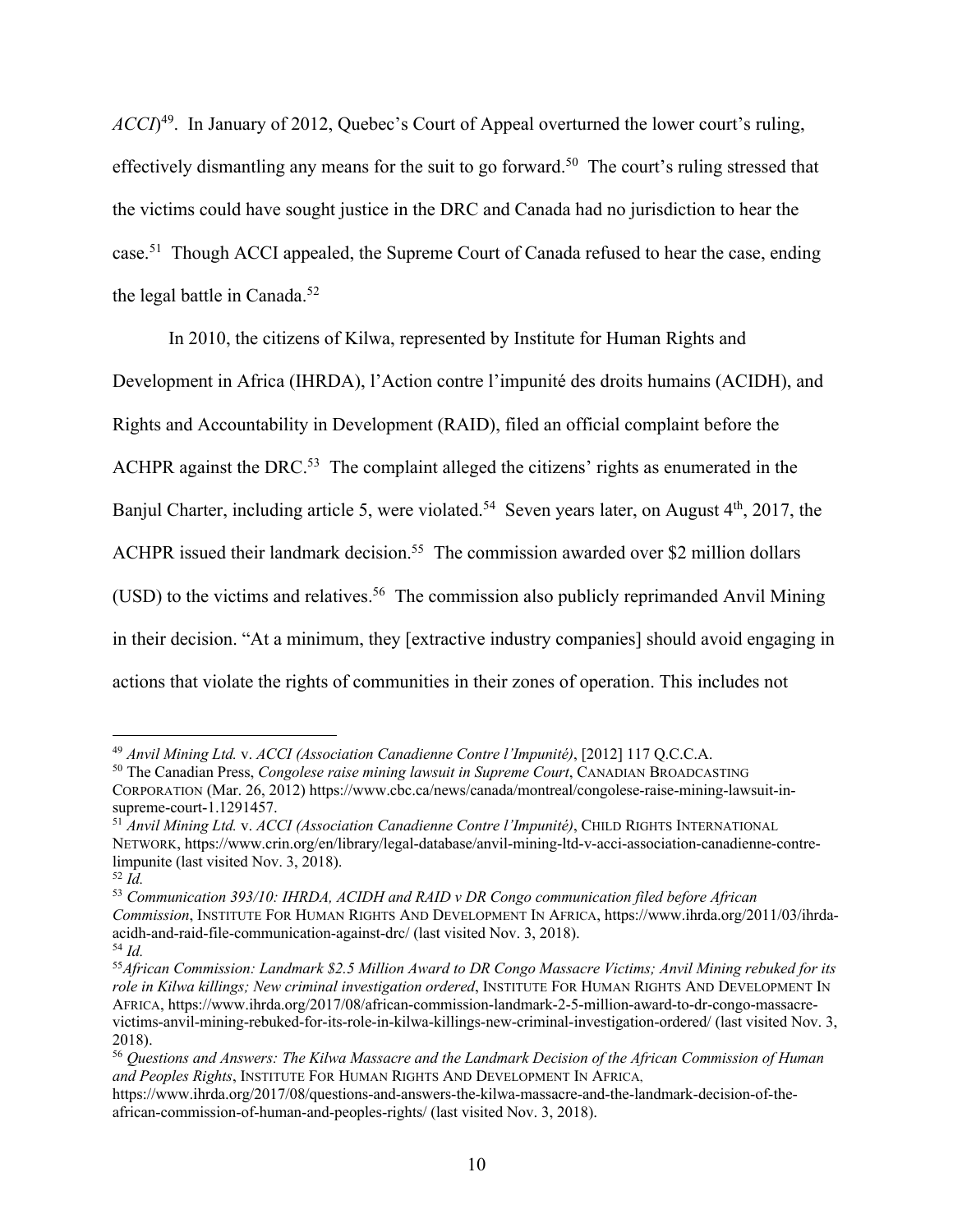participating in, or supporting, violations of human and peoples' rights."57 Remedy "i" of the decision also requested the DRC to "take all diligent measures to prosecute and punish State's agents and Anvil Mining Company staff who were involved in the violations."58 Despite the fact that the DRC's constitution guarantees its citizens the right to an "existence in accordance with human dignity,"<sup>59</sup> the DRC has yet to seek redress against Anvil Mining for their blatant disregard of human dignity.

As shown by the outcome in *Institute for Human Rights and Development and Others v. Democratic Republic of Congo*, the ACHPR does not have the ability to issue binding orders against non-member States and instead can only offer recommendations.<sup>60</sup> Though the ACHPR can refer cases concerning member States to the African Court of Human and Peoples' Rights, the DRC is not a member.<sup>61</sup> The ACHPR could not render a binding decision against Anvil Mining as the ACHPR is only able to issue judgement on member State actions.<sup>62</sup> If the DRC had been a member State, there is a possibility that the ACHPR could have held more sway in compelling the DRC to file additional charges against Anvil Mining. In 2001, the ACHPR issued a holding against Nigeria, a member State of the ACHPR, who purposely deprived their citizens their rights as established in the Banjul Charter. 63 In this ruling the ACHPR did not address corporate liability, even though the case concerned oil companies.<sup>64</sup>

<sup>57</sup> *Id.*

<sup>58</sup> *Translated Version of the Remedies Section in Kilwa Decision*, RIGHTS AND ACCOUNTABILITY IN DEVELOPMENT, http://www.raid-uk.org/sites/default/files/achpr\_english\_translation\_of\_remedies.pdf (last visited Nov. 3, 2018). <sup>59</sup> Congo (Democratic Republic of the) 2005 (rev. 2011), Art. 36.

<sup>60</sup> *Questions and Answers: The Kilwa Massacre and the Landmark Decision of the African Commission of Human and Peoples Rights* ("The African Charter does not contain any provision for enforcement of the Commission's findings and recommendations, which are not formally binding.") <sup>61</sup> *Id.*

<sup>62</sup> Holger Hembach, *African Commission urges Anvil Mining to pay compensation to victims in Congo*, HEMBACH LEGAL: THE BUSINESS OF HUMAN RIGHTS (Feb. 2, 2018), https://human-rights-law.eu/african-commission-urgesanvil-mining-pay-compensation-victims-congo/.

<sup>63</sup> See *The Social and Economic Rights Action Center for Economic and Social Rights v. Nigeria*, a case from 2001 in which the ACHPR held the former military court of Nigeria responsible for various human rights abuses against the Ogoni people in connection with a state-run Oil company, who was a majority shareholder in a consortium with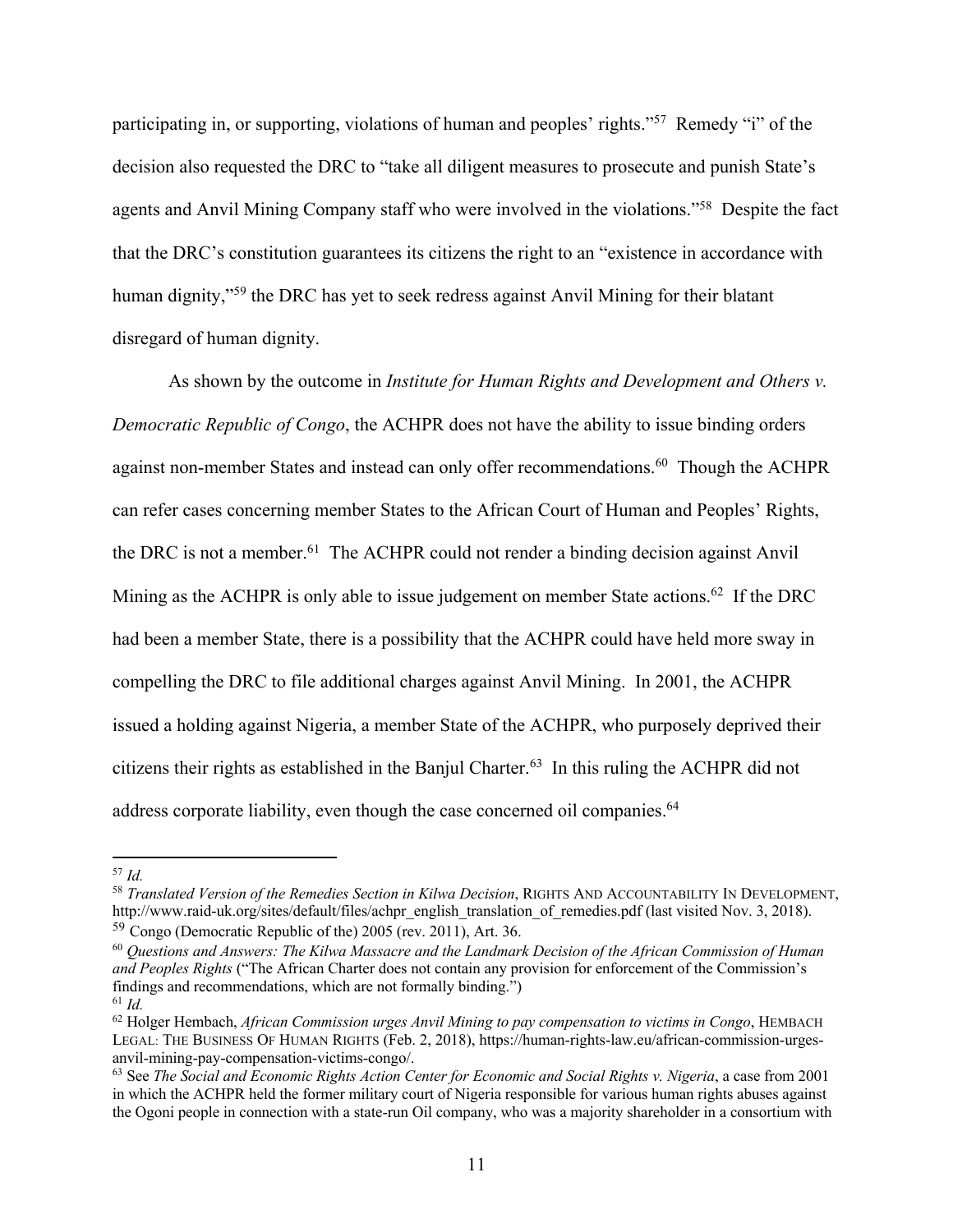On December 5th, 2017, Chairperson of the Working Group on Extractive Industries, Environment and Human Rights for the ACHPR sent a letter to Anvil Mining. The letter urged Anvil Mining to "acknowledge responsibility for breaching its duty of care through a public statement and contribute to the reparations that the African Commission on Human and Peoples' Rights granted to the victims of violations in . . . *Institute for Human Rights and Development in Africa and Others v. Democratic Republic of Congo*."65 To date, Anvil Mining has yet to respond.66 The ACHPR extended their power as far as possible to hold Anvil Mining accountable.

*Institute for Human Rights and Development and Others v. Democratic Republic of Congo* is an important case because it demonstrates that a regional convention is only binding against States that have ratified it and can never legally bind a corporation. It also demonstrates the difficulty victims face when their own State refuses to seek justice on their behalf due to a relationship between the State and the corporation in question. As demonstrated by this case, a regional convention could be incredibly useful as a means to compel a State into action when they may otherwise refuse to do so. This case also highlights the importance of having human dignity present in a regional convention, as a victim may directly cite to that article rather than trying to compile evidence that they suffered from a specific type of human rights abuse. There

<u>.</u>

Shell Petroleum Development Corporation. The ACHPR found that the then government of Nigeria had enacted various means of preventing its citizens from seeking redress, even though Nigeria had incorporated the Banjul Charter. *155/96 Social and Economic Rights Action Center (SERAC) and Center for Economic and Social Rights (CESR) v. Nigeria*, 155/96, African Commission on Human and Peoples' Rights, Oct. 27 2001,

http://www.achpr.org/files/sessions/30th/comunications/155.96/achpr30\_155\_96\_eng.pdf, (last updated Oct. 6 2011).

<sup>&</sup>lt;sup>64</sup> Even though the state-run oil company was directly involved with Shell Petroleum Development Corporation, the ACHPR was "not competent to give its views about the conduct of private companies," so any discussion of corporate accountability is absent in the decision. Fons Coomans, *The Ogoni Case Before the African Commission on Human and Peoples' Rights*, (July 3, 2015),

http://www.righttoenvironment.org/ip/uploads/downloads/ogonicaseprof.coomans.pdf.

<sup>65</sup> *Letter to Anvil Mining Company on its role in human rights violations in the DRC*, AFRICAN COMMISSION ON HUMAN AND PEOPLES' RIGHTS (Dec. 19, 2017), http://www.achpr.org/press/2017/12/d381/. <sup>66</sup> *Id.*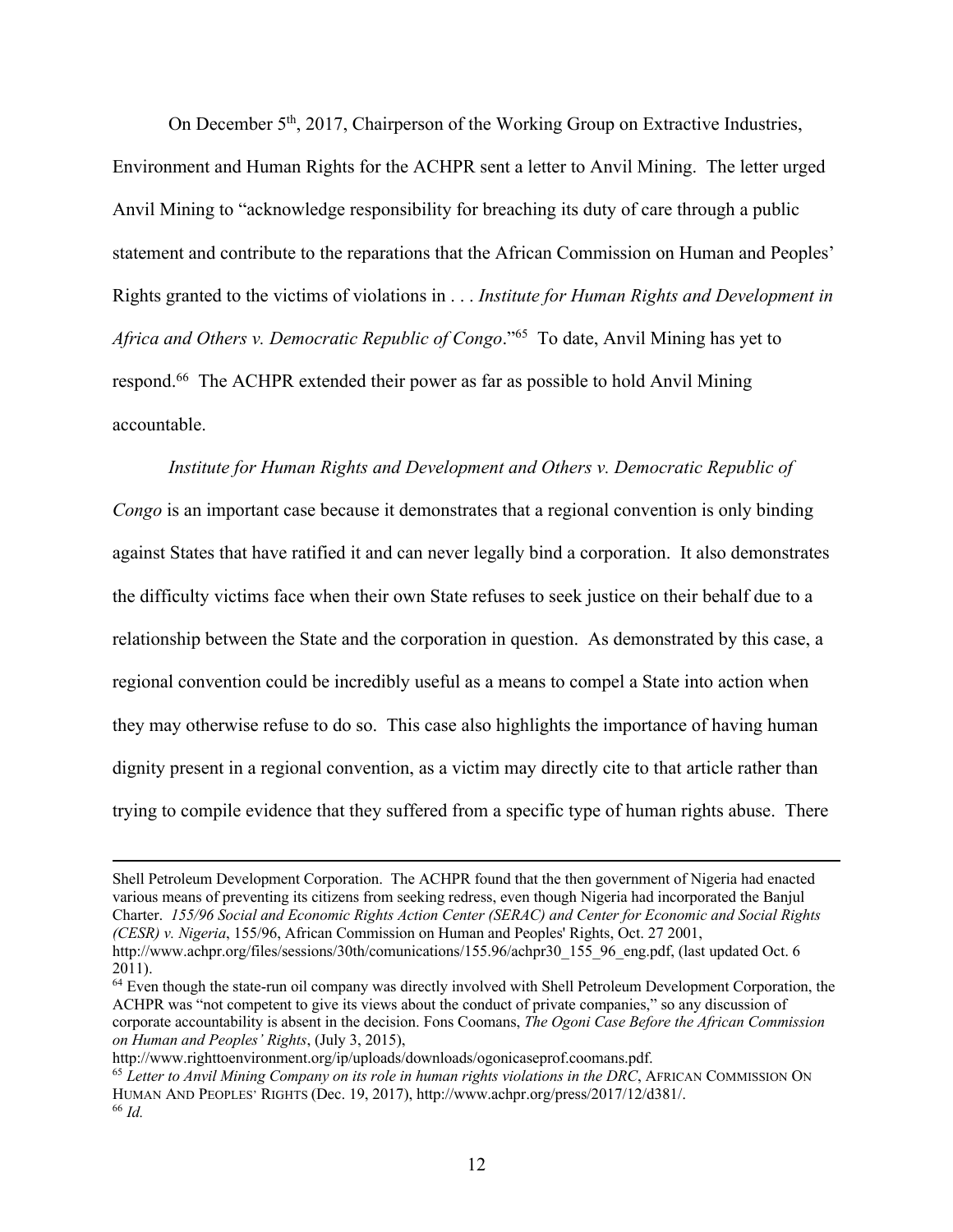is no denying that Anvil Mining's actions violated the human dignity of the citizens of Kilwa. In light of *Institute for Human Rights and Development and Others v. Democratic Republic of Congo* and in recognition that regional conventions cannot legally hold corporations accountable, it may be effective for the ACHPR in the future to follow in the footsteps of the Inter-American Commission on Human Rights and place pressure on the corporation's home country instead of the corporation itself.

### **III. American Convention on Human Rights**

The American Convention refers to human dignity in Article 5 by stating, "[a]ll persons deprived of their liberty shall be treated with respect for the inherent dignity of the human person."67 The Inter-American Commission on Human Rights (IACHR) and the Inter-American Court of Human Rights are the bodies responsible for ensuring the principles laid forth in the American Convention are upheld.

Like the ACHPR, the IACHR has done its best to fulfill its purpose in ensuring the rights specified in the American Convention are defended. For instance, in the past six years or so, the IACHR placed a surmountable amount of pressure on Canada, urging Canada to take responsibility for human rights violations on behalf of Canadian corporations. The issues arose from the Canadian mining industry and its subsequent effects on the South American region. In the opinion of various human rights groups and the IACHR, Canada's response to the action of Canadian companies did not show a respect for human rights.68

The IACHR provides a public forum that allows victims and their advocates to address human rights abuses. In 2013, the IACHR heard a group of over 30 NGOs, who asked the

<sup>67</sup> American Convention on Human Rights, Nov. 21, 1969, 1144 U.N.T.S. 143. Art. 5.

<sup>68</sup> *Inter-American Commission on Human Rights to Consider "Home Country Liability" for the Extraterritorial Actions of Transnational Corporations*, EARTHRIGHTS INTERNATIONAL (Nov. 7, 2013)

https://earthrights.org/blog/inter-american-commission-on-human-rights-to-consider-home-country-liability-for-theextraterritorial-actions-of-transnational-corporations/.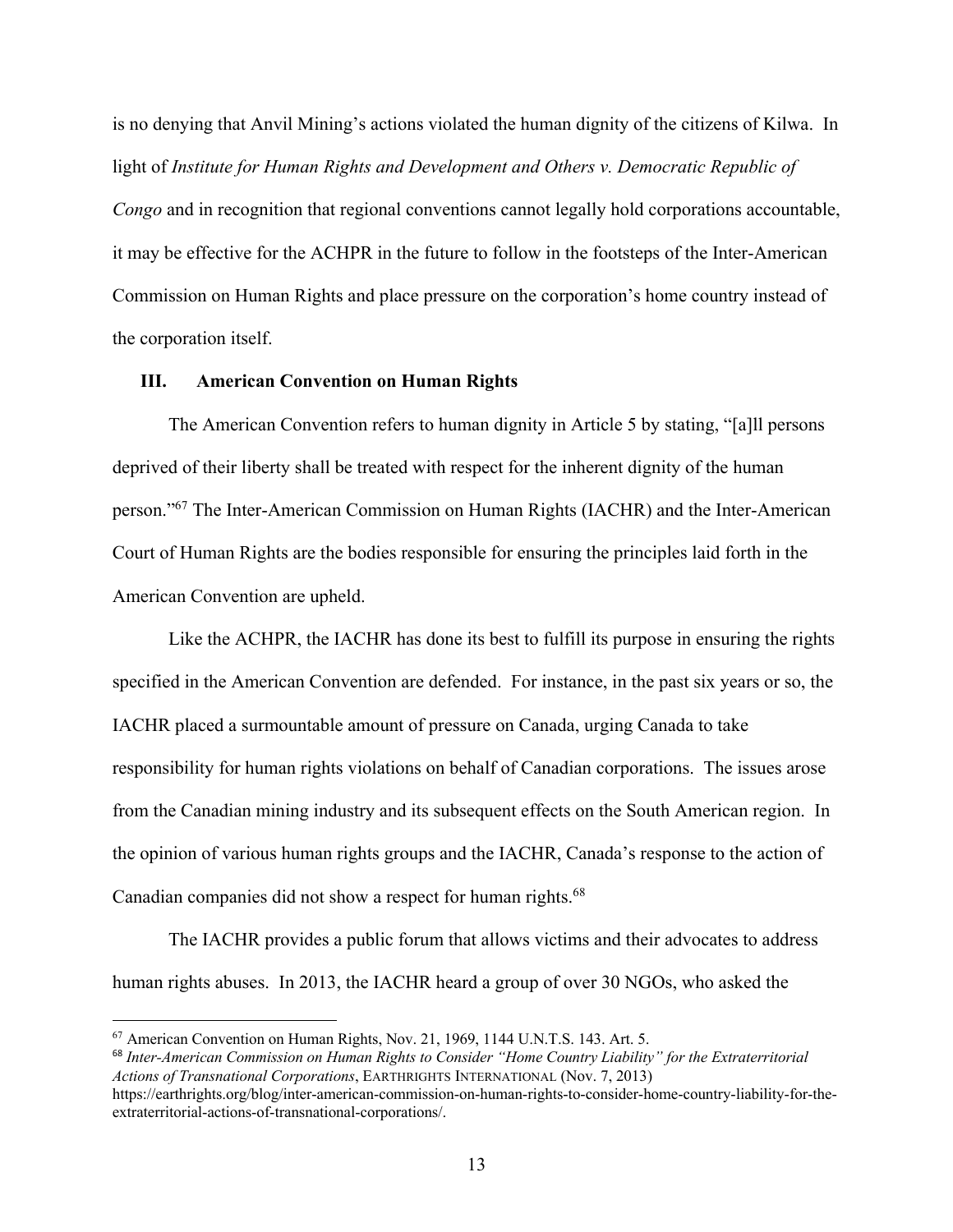Commission to consider the question of whether "a corporation's home country [can] be held liable for the actions of that corporation abroad, or for failing to provide a remedy to its victims?"69 The petitioners presented evidence that companies with headquarters in Canada have histories of human rights abuses.<sup>70</sup> The evidence also indicated that Canada provided support for many of these companies while not having any procedures in place to ensure the companies were operating with respect to human dignity.<sup>71</sup> The following year, 29 human rights environmental, labor, religious, and social groups spoke before the IACHR in regard to Canada's activities.<sup>72</sup> These groups, through the IACHR, called for Canada to address human rights abuses associated with Canadian mining companies and for Canada to create a framework to address these allegations.73

There have been several notable incidents involving Canadian Mining companies and Latin America, including Hudbay Minerals and Blackfire Exploration. Hudbay currently faces allegations dating back to 2007 when several Maya Q'eqchi' women from Guatemala claimed military and private security personnel associated with the mining company raped them.<sup>74</sup> Current litigation surrounding this incident is still ongoing in Canada.75 Unlike the Anvil Mining case, Canadian courts have agreed to hear the merits of the case and if the alleged human rights abuses did occur, deliver a binding decision against the perpetrators.<sup>76</sup>

 $\overline{a}$ 

<sup>76</sup> *Id.*

<sup>69</sup> *Id.*

<sup>70</sup> *Id*. 71 *Id.*

<sup>72</sup> *Human Rights Commission Probes Canada on Mining*, (Nov. 5, 2014) https://justice-project.org/wpcontent/uploads/2017/08/embassy-full-version07112014.pdf.

<sup>&</sup>lt;sup>73</sup> For instance, in 2014 there were at least 85 instances of conflicts between Canadian mining companies and people in both Latin America and the Caribbean. *Id.*

<sup>74</sup> Ashifa Kassam, *Guatemalan women take on Canada's mining giants over 'horrific human rights abuses'* (Dec. 17, 2017) https://www.theguardian.com/world/2017/dec/13/guatemala-canada-indigenous-right-canadian-miningcompany.

<sup>75</sup> *Id.*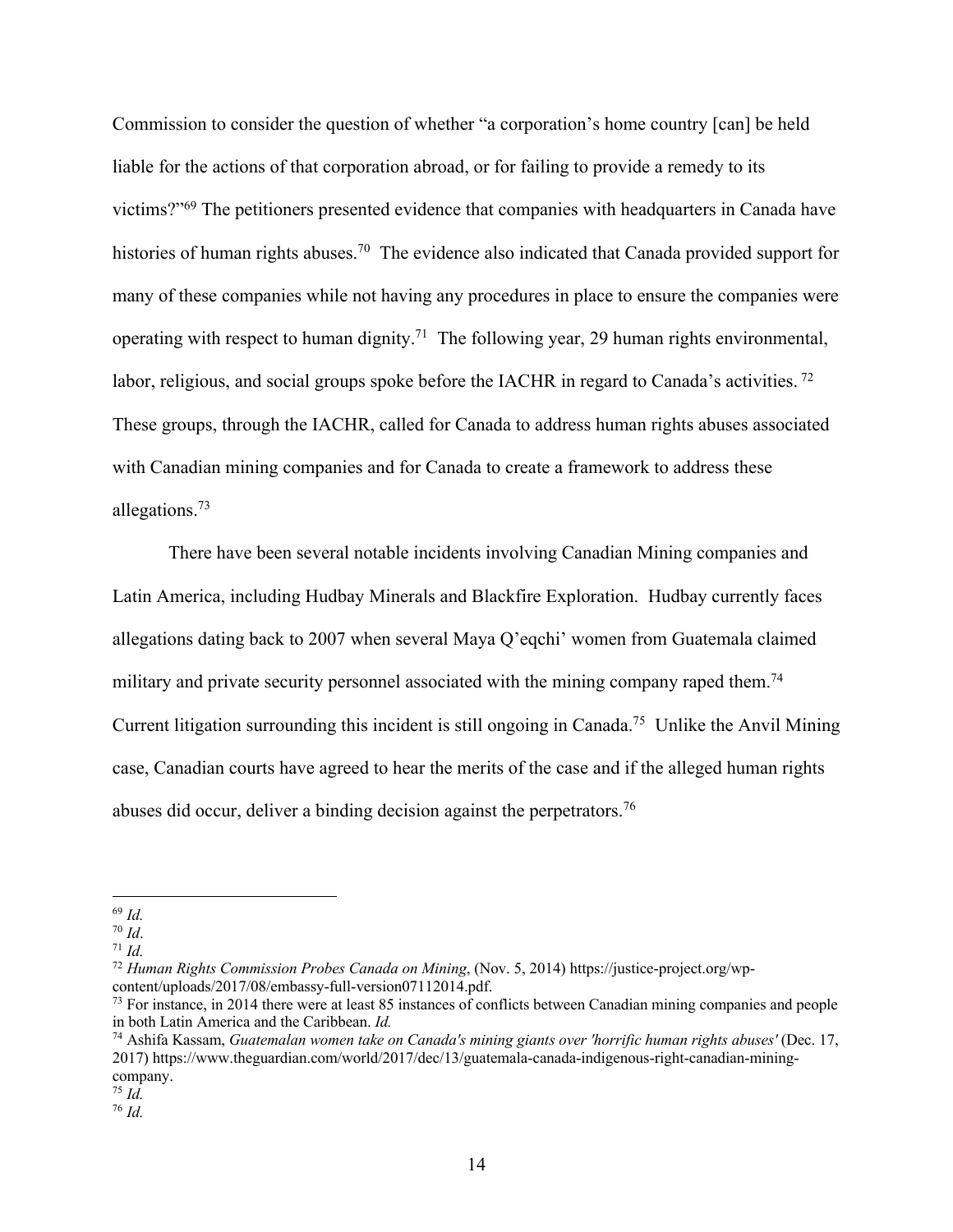Blackfire Exploration, a mining company once based in Alberta Canada, was implicated in the murder of Mariano Abarca a prominent Mexican activist. <sup>77</sup> At the time of the murder, Blackfire Exploration had a Payback Mine in Chiapas, Mexico.<sup>78</sup> Mariano Abarca was murdered outside his home, supposedly over his opposition to a mine owned and operated by Blackfire Exploration.<sup>79</sup> Released diplomatic emails and briefings suggest that the Canadian embassy in Mexico provided "active and unquestioning support" to Blackfire Exploration during and after the murder.80 As of February 2018, the Canadian federal government pledged its full cooperation with any possible investigation into the role Canadian diplomats and Blackfire Exploration played in Mariano Abarca's murder. $81$  The complaint alleges that Canadian diplomats in Mexico City invested more time and energy in assisting Blackfire Exploration overcoming local protests than ensuring Blackfire respected the human rights of the local population. 82

The American Convention on Human Rights is not a binding instrument against Canada. Canada, however, did respond to the countless forums led by the IACHR. Canada's response to the IACHR led to the creation of an Ombudsperson to oversee Canadian companies operating abroad in 2017.<sup>83</sup> The Canadian Ombudsperson for Responsible Enterprise (CORE) "address[es] complaints related to allegations of human rights abuses arising from a Canadian company's

 $\overline{a}$ 

<sup>80</sup> *Id.*

<sup>77</sup> Julian Sher, *Canadian mining company got embassy help amid controversy in Mexico: Advocacy group* (May 5, 2013),

https://www.thestar.com/news/world/2013/05/05/canadian\_mining\_company\_got\_embassy\_help\_amid\_controversy in mexico advocacy group.html.

<sup>78</sup> *Id.*

<sup>79</sup> Christian Peña, *Canada mining murder in Mexico* (March 5, 2018), https://nowtoronto.com/news/canadiandiplomats-target-of-complaint-mexico-murder/.

<sup>81</sup> The Canadian Press, *Ottawa pledges co-operation in mining complaint over Mexican activist's slaying* (Feb. 6, 2018), https://www.ctvnews.ca/canada/ottawa-pledges-co-operation-in-mining-complaint-over-mexican-activist-sslaying-1.3792147.

<sup>82</sup> *Id.*

<sup>83</sup> *IACHR Welcomes Creation by Canada of an Ombudsperson to Oversee Canadian Companies Operating Abroad,*  ORGANIZATION OF AMERICAN STATES (Feb. 6, 2018),

http://www.oas.org/en/iachr/media\_center/PReleases/2018/020.asp.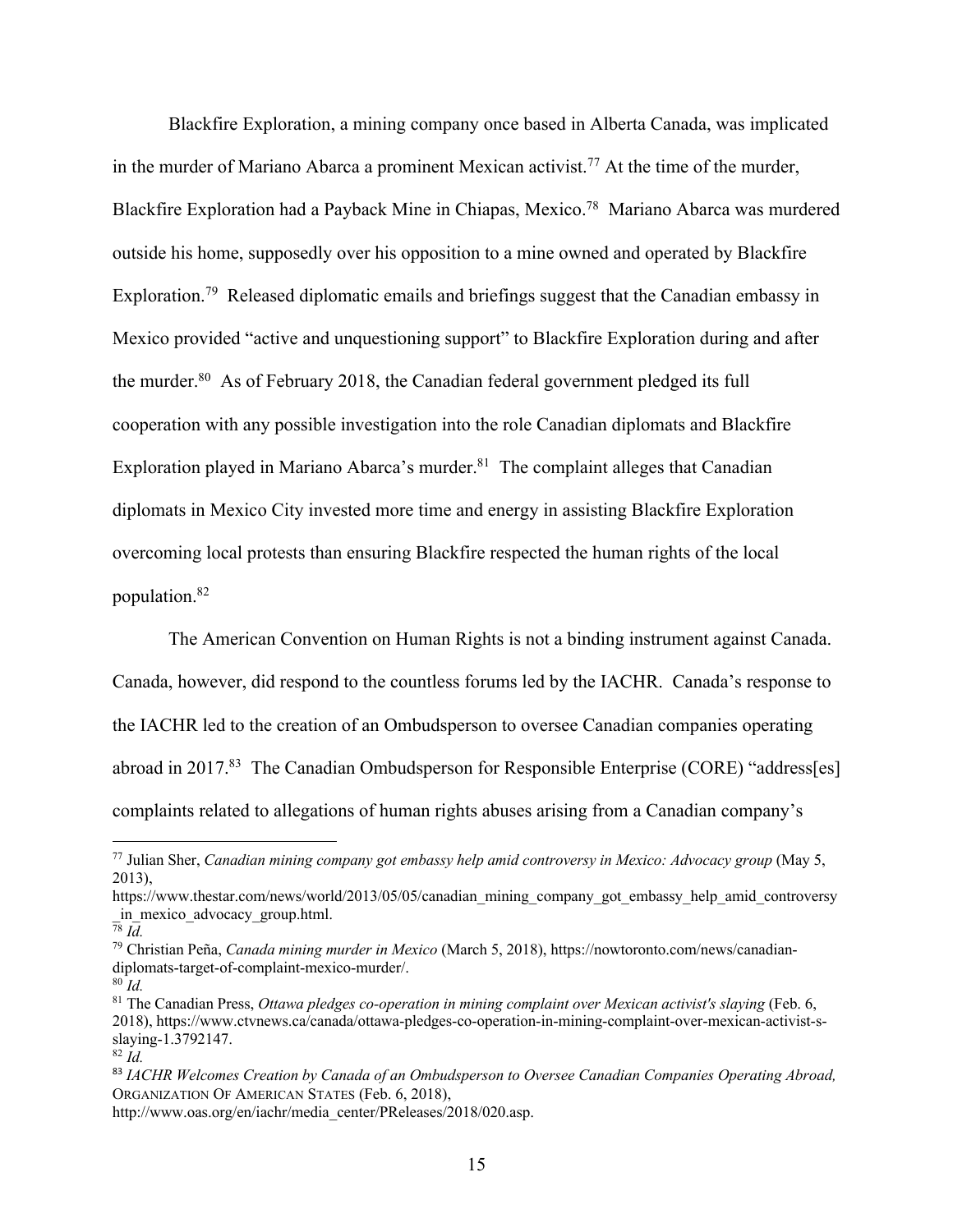operations abroad, as well as a multi-stakeholder Advisory Board on Responsible Business Conduct."84 This action has set precedent that, if successful, may inspire similar implements worldwide.85

In their response to Canada's reaction, the IACHR took time to reaffirm their own obligations as set forth in the Basic Principles and Guidelines on the Right to a Remedy and Reparation for Victims of Gross Violations of International Human Rights Law and Serious Violations of International Humanitarian Law.<sup>86</sup> It ensures legislative and administrative action will be taken to prevent violations, along with investigating violations, providing victims access to justice, and providing effective remedies.<sup>87</sup>

The Inter-American Court of Human Rights has the authority to adjudicate cases where executives of public corporations or corporations assuming the provision of public services violate human rights.<sup>88</sup> When private corporations commit atrocities, the Inter-American Court has affirmed it is a State's responsibility to investigate and prosecute those responsible.<sup>89</sup> It is apparent that while the Inter-American Court cannot establish a direct means of responsibility for an individual of human rights abuses against a corporation, "it could interpret the American Convention and the international obligations of States in such a way as to prevent impunity for mass atrocities or other type of human rights violations committed by corporations and its executives."90

The IACHR has done what it can within its power to address the growing concept of corporate responsibility and the role it plays in human rights abuses and human dignity. The

*<sup>84</sup> Id.*

<sup>85</sup> *Id.*

<sup>86</sup> G.A. Res. 60/147, U.N. GAOR, 60th Sess., U.N. Doc. A/60/147 (2006).

<sup>87</sup> *Id.*

<sup>88</sup> Jesús Orozco–Henríquez, *Corporate Accountability and the Inter-American Human Rights System*, 57 Harvard L.J. Online Symposium 48 (2016).

<sup>89</sup> *Id*. at 50.

<sup>90</sup> *Id.* at 51.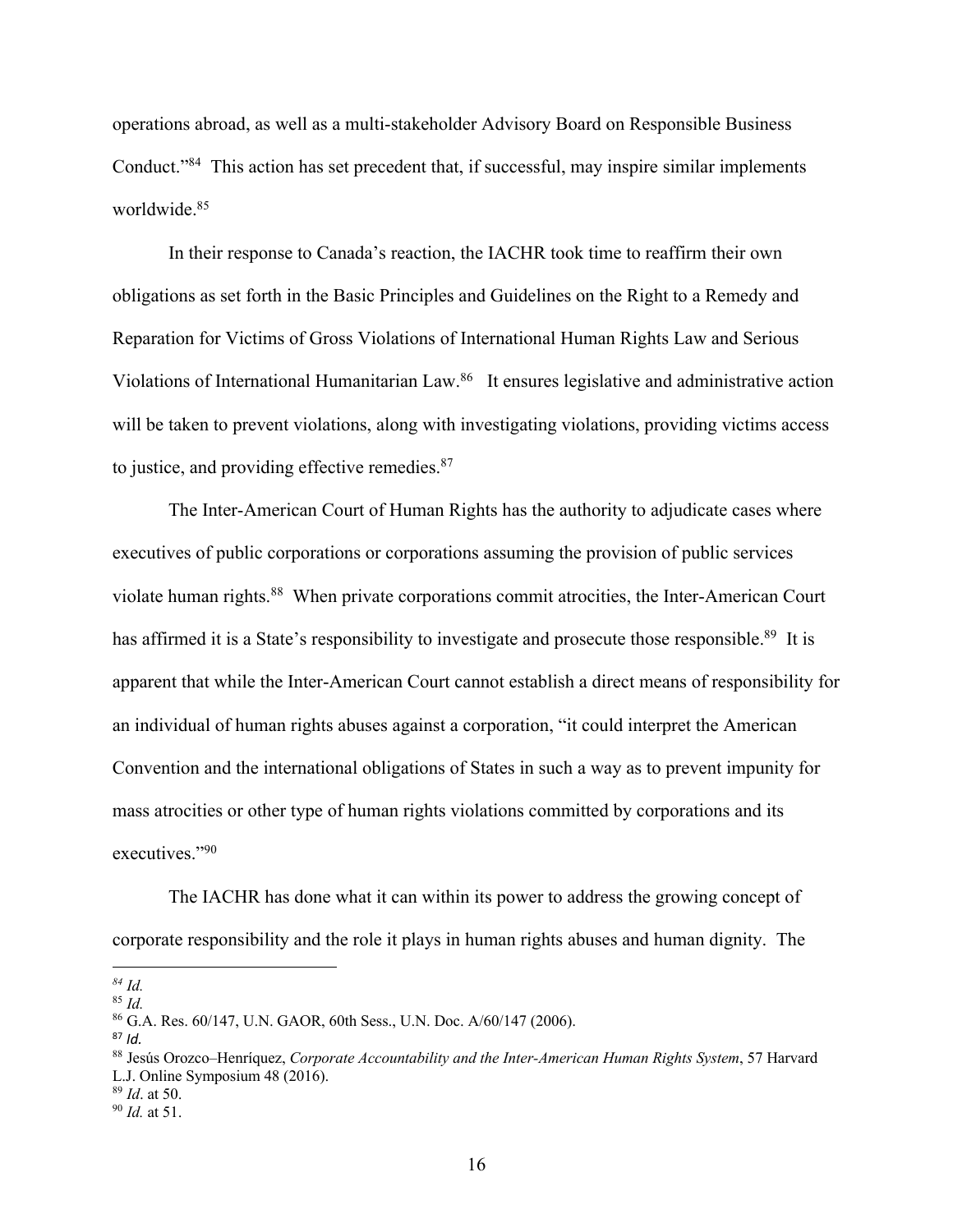relationship between the IACHR and Canada has proven that even when a country is not bound by a regional convention, if the governing body who uses that regional convention pools their resources and places pressure upon a non-member State, they can compel, though not bind, a non-member State into acknowledging and adjusting their corporate presence beyond their own borders.

### **IV. Arab Charter on Human Rights**

Though the Arab Charter on Human Rights was adapted by the League of Arab States in 1994, it was not ratified until  $2008<sup>91</sup>$  The Arab Charter "given the Arab nation's belief in human dignity<sup>"92</sup> sets out in article 1, section (b) that "racism, Zionism, occupation and foreign domination pose a challenge to human dignity and constitute a fundamental obstacle to the realization of the basic rights of peoples."93

In September 2014 the Arab League approved a statute for the formation of the Arab Court for Human Rights.<sup>94</sup> The Arab Court for Human Rights will rely upon the framework of the Arab Charter to provide a remedy for human rights abuses among the member States.<sup>95</sup> The Statute of the Arab Court of Human Rights cites to the purpose of the Arab Charter in its preamble.96 In regards to jurisdiction, the court "shall have jurisdiction over all suits and conflicts resulting from the implementation and interpretation of the Arab Charter of Human Rights, or any other Arab convention in the field of Human Rights involving a member State<sup>"97</sup>

<sup>91</sup> League of Arab States, *Arab Charter on Human Rights*, 15 September 1994.

<sup>92</sup> *Id.*

<sup>93</sup> *Id.*

<sup>94</sup> Joe Stork, *New Arab Human Rights Court is Doomed from the Start*, INTERNATIONAL BUSINESS TIMES (Nov. 26, 2014), https://www.hrw.org/news/2014/11/26/new-arab-human-rights-court-doomed-start.

<sup>95</sup> Marisa McCrone and Waleed Alhariri, *Challenges Abound in Proposed Arab Court of Human Rights,* IPI GLOBAL OBSERVATORY, https://theglobalobservatory.org/2015/03/arab-league-human-rights-icc/ (last updated March 27, 2015)

<sup>96</sup> *English Version of the Statute of the Arab Court of Human Rights*,

https://acihl.org/texts.htm?article\_id=44&lang=ar-SA (last visited Nov. 3, 2018).

<sup>97</sup> *Id.*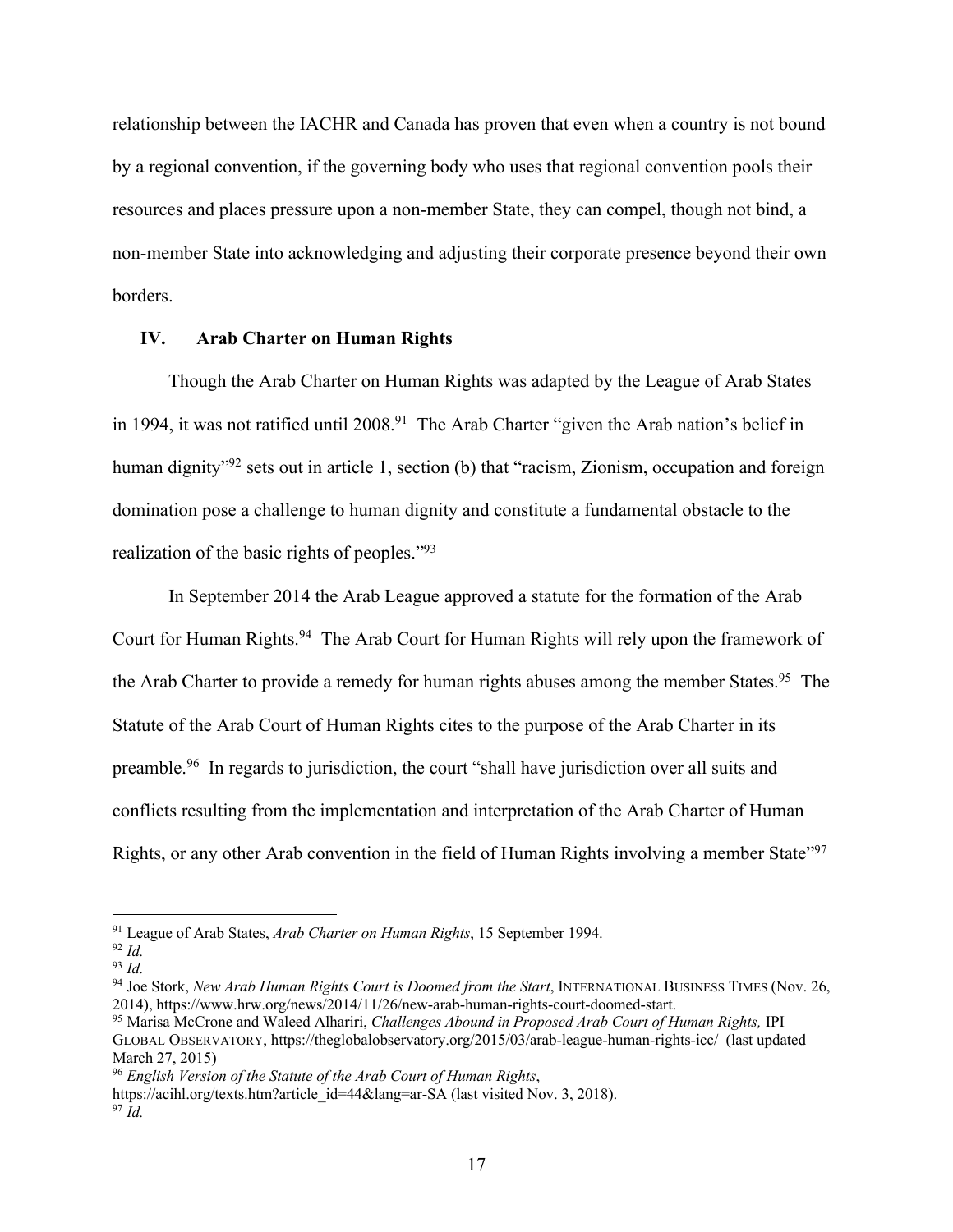and "[t]he Court shall decide any dispute related to its jurisdiction in examining suits, petitions or cases at hand."98 The Court will have the power to issue any "opinion regarding any legal issue related to the Charter or to any other Arab convention on human rights, based on the request of the League of the Arab State's Assembly or any of it subsidiary organization or authority."99 The court, when established, effectively proposes to serve as a regional judicial body to protect victims against human rights abuses and to uphold the Arab Charter's definition of human dignity.

Article 19 of the Statute does not allow individuals access to the court, but rather vests the power in a State party.100 The right of individual access to a court of this importance is imperative.<sup>101</sup> The Statute cannot be used as an effective tool for redressing human rights abuses unless it is amended to ensure that any individual who claims to be a victim has the means to be heard.<sup>102</sup> As shown throughout the world, States rarely make use of interstate complaint procedures.103 There is a fear that the creation of this court will provide the member States with a means to project an image of caring about human rights abuses while not rectifying the issue at hand.<sup>104</sup> According to UN war crimes expert and Egyptian national Mahmoud Cherif Bassiouni, the court is no more than a "Potemkin tribunal."105

As it stands, the future Arab Court for Human Rights may not fulfill its purported obligation to protect victims from human rights abuses. Though human dignity exists in the

<sup>98</sup> *Id.*

 $\overline{a}$ 

<sup>99</sup> *Id.*

<sup>&</sup>lt;sup>100</sup> The Arab Court of Human Rights: A Flawed Statute for an Ineffective Court, GRADUATE INSTITUTE GENEVA, 5, http://graduateinstitute.ch/files/live/sites/iheid/files/sites/international\_law/shared/international\_law/Prof\_Clapham\_ website/docs/MENA-Arab-Court-of-Human-Rights-Publications-Report-2015-ENG.pdf (last visited Nov. 3, 2018). <sup>101</sup> *Id.* at 27.

<sup>102</sup> *Id.*

<sup>103</sup> Joe Stork, *New Arab Human Rights Court is Doomed from the Start.*

<sup>104</sup> *Id.*

<sup>105</sup> Rebecca Lowe, Bassiouni: *New Arab Court for Human Rights is fake 'Potemkin tribunal'*, INTERNATIONAL BAR ASSOCIATION (Oct. 1, 2014), https://www.ibanet.org/Article/NewDetail.aspx?ArticleUid=c64f9646-15a5-4624- 8c07-bae9d9ac42df.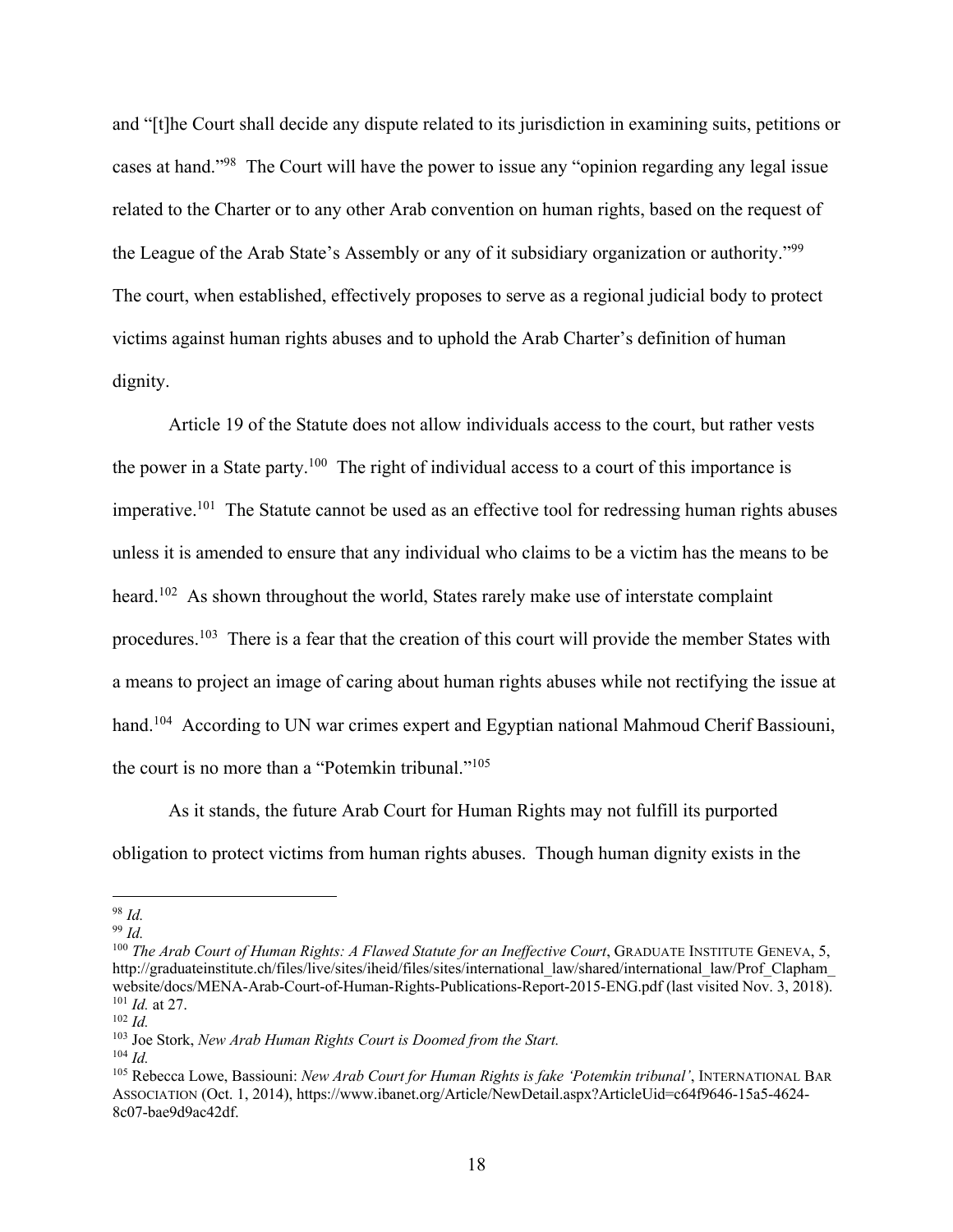groundwork for the Arab Court for Human Rights, it is impossible to know at this stage what significance human dignity may have in any rulings. There is no telling how the importance of corporate liability in regard to human rights abuses may, if ever, come into play. There will certainly be a need for an effective court system in the Arab world to hold corporations accountable for their actions, as the economies in the Middle East, like the countries in the ASEAN, are set to see rapid economic growth in the following years.<sup>106</sup>

### **V. Association of Southeast Asian Nations Human Rights Declaration**

The ASEAN Intergovernmental Commission on Human Rights (AICHR) was created in 2009.<sup>107</sup> One of the mandates of the AICHR was to create a declaration of human rights for the region. According to the ASEAN Human Rights Declaration (AHRD), "[a]ll persons are born free and equal in dignity and rights."<sup>108</sup> The declaration was adapted on November 18<sup>th</sup>, 2012 by the ASEAN members: Brunei Darussalalm, Cambodia, Indonesia, Lao PDR, Malaysia, Myanmar, Philippines, Singapore, Thailand, and Vietnam.<sup>109</sup> It is the responsibility of these member States to ensure the implementation of the AHRD.<sup>110</sup> The AHRD provides a framework for human rights in the ASEAN region. $111$ 

The ASEAN Human Rights Declaration currently does not have any language regarding corporate or non-State actor liability in regard to human rights abuses. Efforts have been made by various human rights organizations to add additions to the AHRD without success. In May of

<sup>107</sup> *ASEAN Intergovernmental Commission on Human Rights Launched by ASEAN Leaders during the 15th ASEAN Summit*, ASSOCIATION OF SOUTHEAST ASIAN NATIONS (Oct. 24, 2009), https://asean.org/?static\_post=aseanintergovernmental-commission-on-human-rights-launched-by-asean-leaders-during-the-15th-asean-summit. <sup>108</sup> Association of Southeast Asian Nations (ASEAN), *ASEAN Human Rights Declaration*, 18 November 2012. <sup>109</sup> *Id.*

<sup>110</sup> *ASEAN Human Rights Declaration and its Translations*, v, http://www.asean.org/wpcontent/uploads/images/resources/ASEAN%20Publication/2013%20(7.%20Jul)%20- %20ASEAN%20Human%20Rights%20Declaration%20(AHRD)%20and%20Its%20Translation.pdf (last visited Nov. 3, 2018).

<sup>106</sup> Sarah Townsend, *Growth returns to Middle Eastern economies this year after difficult 2017, report says* (July 3, 2018), https://www.thenational.ae/business/economy/growth-returns-to-middle-eastern-economies-this-year-afterdifficult-2017-report-says-1.746743.

<sup>111</sup> *Corporate Accountability in the ASEAN: A Human Rights-Based Approach* at 32.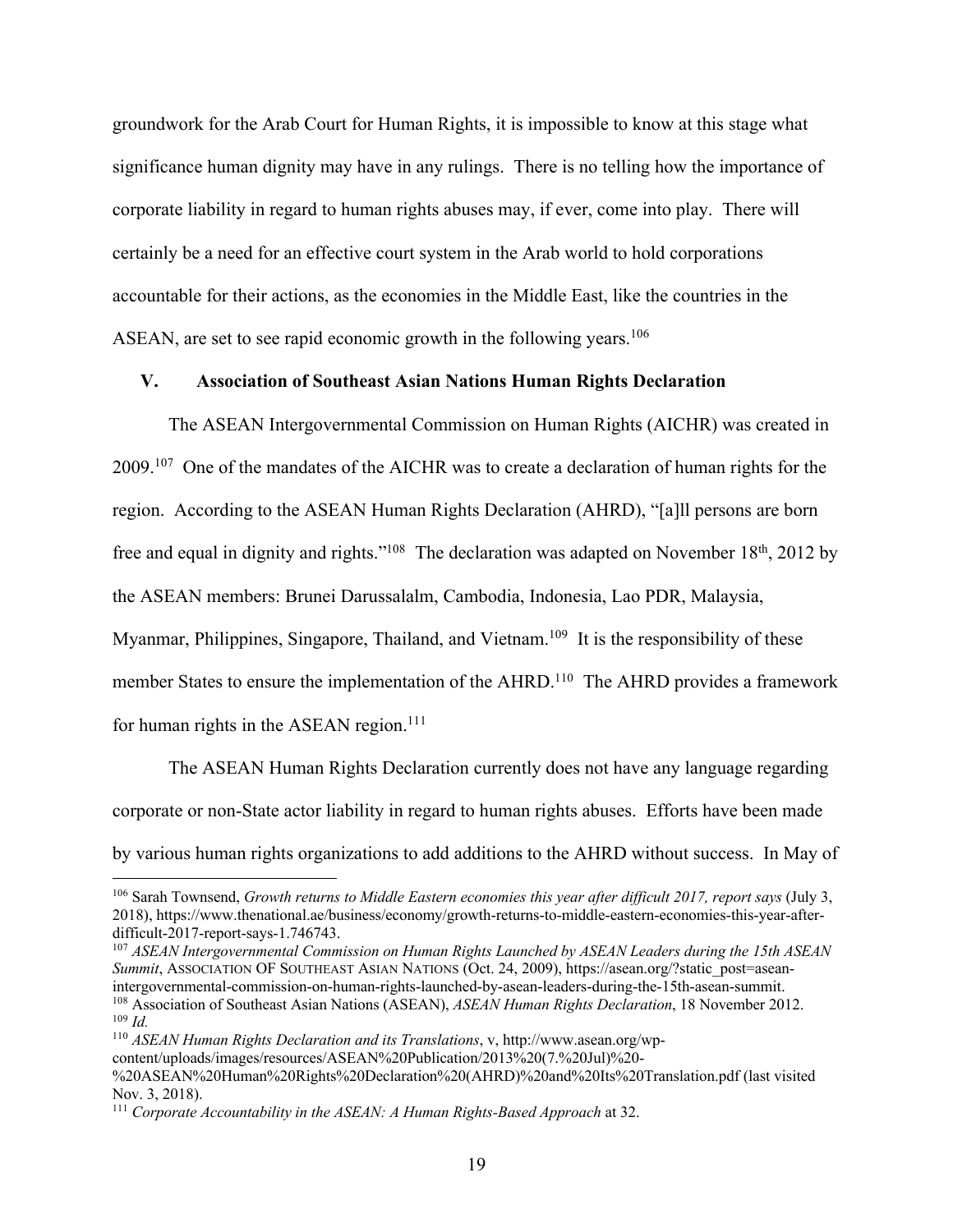2011, the AICHR undertook a study on the topic of "corporate social responsibility" in the ASEAN.112 During these public hearings, testimonies from representatives of communities affected by corporate activity were heard.<sup>113</sup> During September  $10^{th}$  and  $11^{th}$  of 2012, 62 representatives of civil society organizations and people's movements made a joint submission to the AICHR.<sup>114</sup> The joint submission was proposed during the Civil Society Forum on the AHRD with the "aspiration to provide 'added value' to the body of international human rights laws."<sup>115</sup> The joint submission suggested an amendment to general principle number 9. The joint submission reads: "Where human rights abuses are perpetrated by non-State actors, including individuals, groups and corporations at the national, regional or international levels, Member States shall exercise due diligence to prevent, punish and ensure reparation for such abuses."<sup>116</sup> The amendment has not been added to the AHRD.

In 2013 Forum-Asia provided in their book, "Corporate Accountability in ASEAN: A Human Rights-Based Approach," various recommendations in which the AICHR can assist in a shift towards recognizing corporate accountability.<sup>117</sup> The recommendations include promoting awareness of corporate accountability and a call on member States to ratify human rights treaties, adopt a set of standards on corporate accountability that reflect the international standards, establish a mechanism for when these standards are violated, ensure that both the governments and the businesses operate with full transparency, and "receive and investigate complaints on human rights violations from individuals, groups and member States . . . and where necessary

<sup>112</sup> *Id.* at 6.

<sup>113</sup> *Id*.

<sup>114</sup> *Id.*

<sup>115</sup> Joint submission to the ASEAN Intergovernmental Commission on Human Rights on the ASEAN, FORUM ASIA (Sep. 14, 2012), https://www.forum-asia.org/?p=15341.

 $116$  *Id.* 

<sup>117</sup> *Corporate Accountability in the ASEAN: A Human Rights-Based Approach* at 11-14.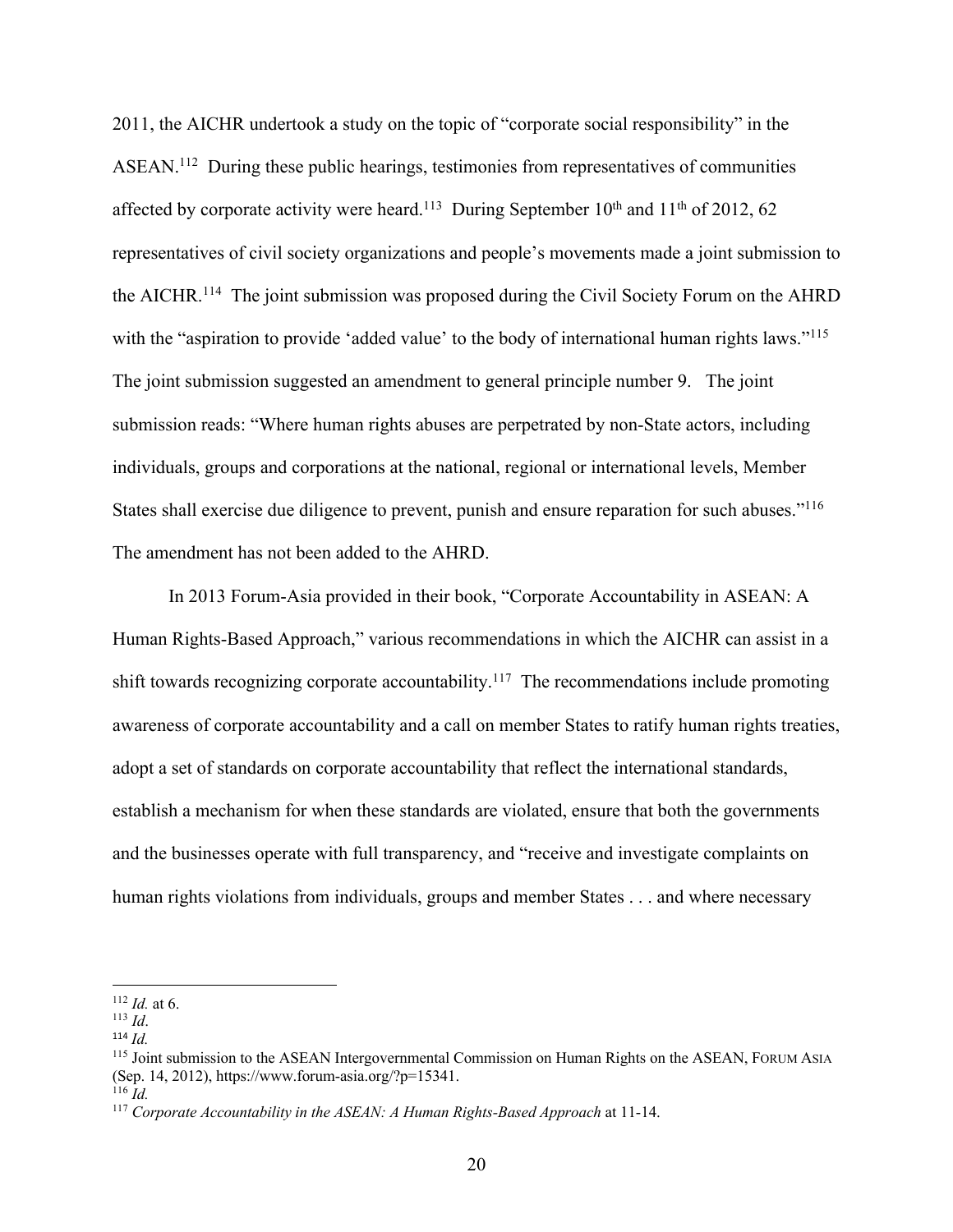with the business, to ensure that the violation is stopped and justice and reparations are provided to victims."118 The ASEAN has not adapted any of these proposed procedures.

The ASEAN region has seen an acceleration in economic growth over the last few decades.119 The economies in the AESEN member States are some of the fastest growing in the world and the influence of corporations are felt in many member States of the AESEAN.<sup>120</sup> The "ASEAN Way," a term coined by Forum-Asia, has been a barrier for furthering corporate accountability in the region.<sup>121</sup> The "ASEAN Way" emphasizes "non-interference in the domestic affairs of other countries and consensus-based decision making resulting in the lowest common denominator."122 If the AICHR adopted Forum-Asia's recommendations, it would, at the very least, create a method for ensuring corporations are operating within the scope of human dignity, though it would still require the corporation of the member States of the ASEAN. It is especially important for the ASEAN to take an active role in the future of corporate accountability due to the vast economic growth in the region, which is projected to only increase. If all the member States of the ASEAN proceeded with the recommended changes, the AHRD could be a tool in which to ensure States put their citizens before economic growth, by requiring States to guarantee corporations operating within their borders respect the human dignity of their people.

# **VI. European Convention on Human Rights and the Charter of Fundamental Rights of the European Union**

<sup>118</sup> *Id.* at 14.

<sup>119</sup> *Economic Achievement*, ASSOCIATION OF SOUTHEAST ASIAN COUNTRIES (July 9, 2012),

https://asean.org/?static\_post=economic-achievement. ("With its combined trade value, ASEAN is the fourth largest trading entity in the world after the European Union, the United States and Japan."). <sup>120</sup> *Id.*

<sup>121</sup> *Corporate Accountability in the ASEAN: A Human Rights-Based Approach* at 9.

<sup>122</sup> *Id.*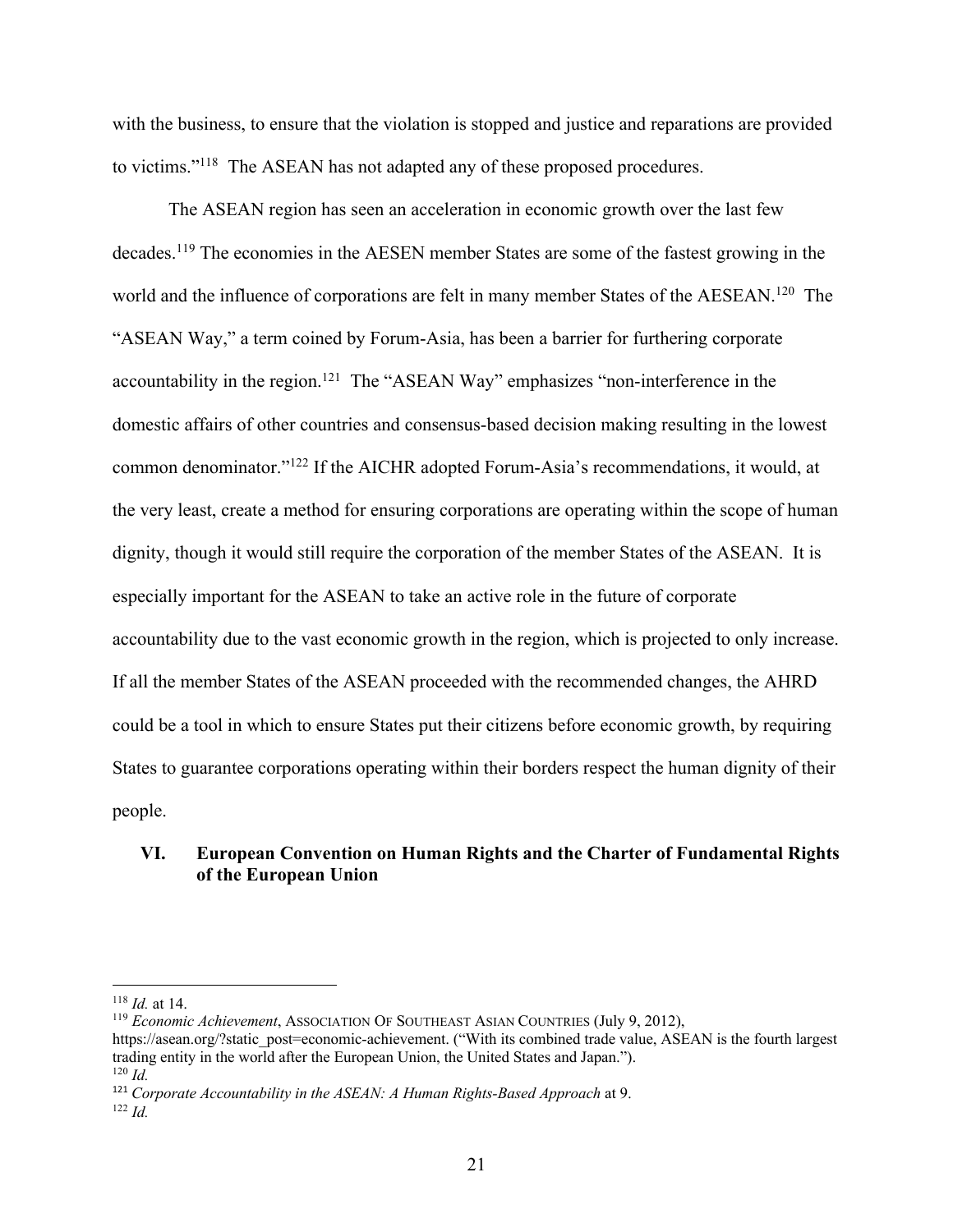The European Convention on Human Rights was signed in 1950 and became effective in 1953.123 Human dignity explicitly appears in the European Convention on Human Rights in reference to the death penalty in protocol 13 by stating there is an "inherent dignity of all human beings."124 The Charter of Fundamental Rights of the European Union was ratified in 2000 with the intention of bringing together "all the personal, civic, political, economic and social rights enjoyed by people within the EU in a single text,"<sup>125</sup> including the European Convention on Human Rights. The Charter's intent is to further protect and expand upon the rights enumerated in the European convention.<sup>126</sup> Title 1 of the Charter is named "dignity" and article 1 focuses entirely on human dignity as a right. "Human dignity is inviolable. It must be respected and protected."127 The charter applies when a country is applying or implementing an EU directive but does not apply when a fundamental right is guaranteed under ratified constitutions of EU countries.128 The charter does not create the ability for the European Commission to intervene when it comes to fundamental rights.<sup>129</sup> The charter is not a replacement for the European Convention of Human Rights, but in 2010 the European Commission adapted three main objectives, with one being "to guarantee that the rights and principles of the charter are correctly taken into account at every step of the legislative process."<sup>130</sup>

The European Convention on Human Rights may provide an attainable means to

 <sup>123</sup> Council of Europe, *European Convention for the Protection of Human Rights and Fundamental Freedoms*, as amended by Protocols Nos. 11 and 14, 4 November 1950.

 $124$  *Id.* 

<sup>&</sup>lt;sup>125</sup> *Why do we need the charter?* EUROPEAN COMISSION, https://ec.europa.eu/info/aid-development-cooperationfundamental-rights/your-rights-eu/eu-charter-fundamental-rights/why-do-we-need-charter\_en (last visited Nov. 3, 2018).

<sup>126</sup> European Union, *Charter of Fundamental Rights of the European Union*, 26 October 2012, 2012/C 326/02. <sup>127</sup> *Id.*

<sup>128</sup> *Id.*

<sup>129</sup> *Id.*

<sup>130</sup> *Incorporating fundamental rights into EU legislative process*, EUROPEAN COMISSION,

https://ec.europa.eu/info/aid-development-cooperation-fundamental-rights/your-rights-eu/eu-charter-fundamentalrights/application-charter/incorporating-fundamental-rights-eu-legislative-process\_en (last visited Nov. 3, 2018).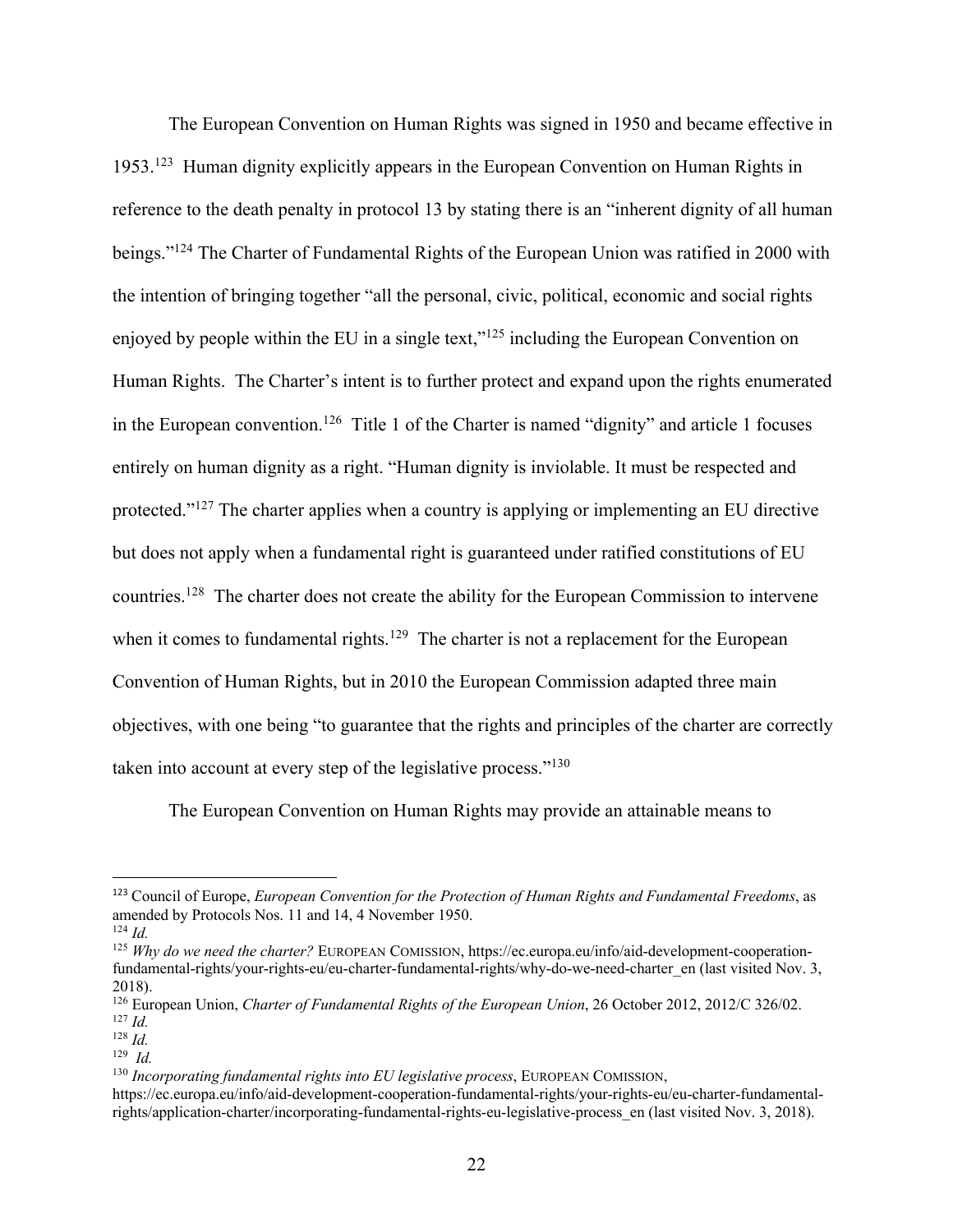judicially hold a corporation liable for human rights abuses, because the Convention directly established the European Court of Human Rights (ECtHR), which can ensure that member States abide by the guarantees laid out in the Convention. <sup>131</sup> So while the ECtHR cannot directly hold a corporation accountable, it is conceivable for the ECtHR to compel a State to seek justice against a corporation on the behalf of its citizens. In order for the court to hear a case, the plaintiff must have been directly and personally a victim of the violation alleged.132 To date, the ECtHR has refused to issue an order concerning corporate liability even when presented with a relevant case.

*M. Özel & Others v. Turkey<sup>133</sup>* is a case in which the ECtHR could have insisted a member State hold a corporation accountable for its actions but refused to address the issue entirely. The case centered around the 1999 earthquake in Turkey. In August 1999, a massive earthquake in Turkey killed over  $2,000$  people.<sup>134</sup> The earthquake destroyed countless buildings including apartment blocks built in Çınarcık. Çınarcık is located in a known "major risk zone" for natural disasters such as earthquakes.<sup>135</sup> The buildings in Çinarcik were over five stories tall and violated local law.136 In June of 1995, a citizen complained that the buildings were not constructed to code and on the 13<sup>th</sup> of October the Municipal Head of Technical Services informed the municipal council the buildings did not comply with urban planning schemes.<sup>137</sup> In

<sup>131</sup> *European Convention for the Protection of Human Rights and Fundamental Freedoms*.

<sup>132</sup> *European Court of Human Rights: Questions and Answers* at 6.

<sup>133</sup> M. Özel AND Others v. Turkey, 2016-2 Ct. H.R., https://hudoc.echr.coe.int/eng#{%22itemid%22:[%22001- 158803%22]}.

<sup>134</sup> Edmund L. Andrews, *Earthquake in Turkey: The Overview; Thousands Killed as Big Quake Hits Cities in Western Turkey* (Aug. 18, 1999), https://www.nytimes.com/1999/08/18/world/earthquake-turkey-overviewthousands-killed-big-quake-hits-cities-western-turkey.html.

<sup>135</sup> *Proceedings Failed to Establish Responsibility for Death of Earthquake Victims*, EUROPEAN COURT OF HUMAN RIGHTS, https://hudoc.echr.coe.int/app/conversion/pdf/?library=ECHR&id=003-5224921- 6478918&filename=Judgment%20%D6zel%20and%20Others%20v.%20Turkey%20-

<sup>%20</sup>inadequacy%20of%20investigation%20following%20earthquake%20of%2017%20August%201999.pdf (last

visited Nov. 3, 2018).

<sup>136</sup> *Id.*

<sup>&</sup>lt;sup>137</sup> M. Özel AND Others v. Turkey, 2016-2 Ct. H.R.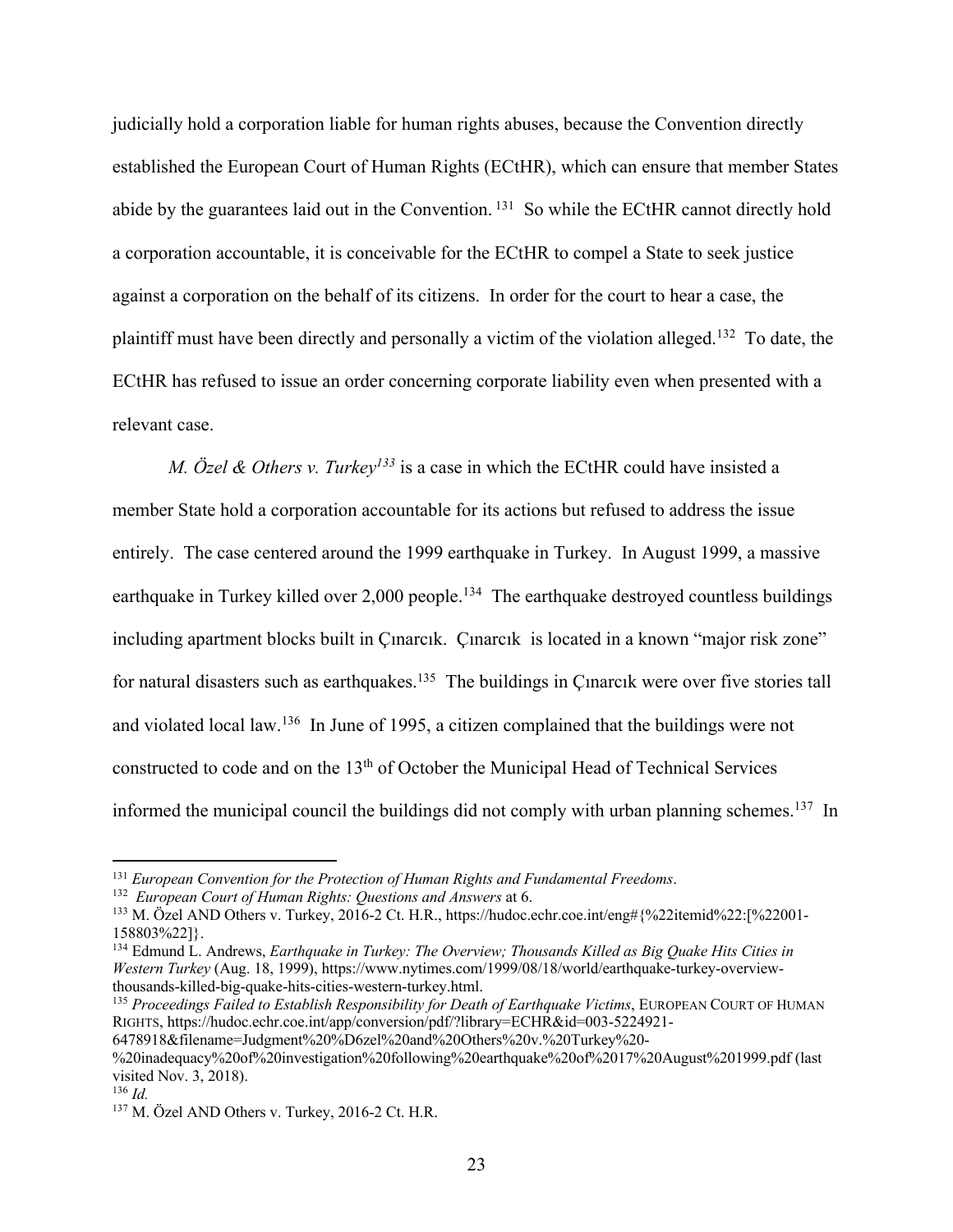the following years, the Municipal Council tried several times to adapt amendments that would view the current buildings, which failed to comply with the building permits, as valid. 138

After the 1999 earthquake, the Yalova public prosecutor visited Çınarcık and discovered that many of the destroyed buildings were built with subpar materials.139 An expert opinion concluded that the buildings were "constructed without any kind of technical control."140 Following an investigation, five individuals were criminally charged including partners in V.G. Arsa Ofisi (the real estate developer responsible for the buildings that collapsed) and also the company's scientific officers.141 A legal battle ensued for over 12 years, which resulted in the conviction of two out of the five suspects from the construction company.142 V.G. Arsa Ofisi was ordered to pay a damages award.<sup>143</sup>

The case came before the ECtHR because the victims exhausted all other remedies.<sup>144</sup> The complaint was brought by the relatives of the victims against Turkey, citing a violation of an infringement of right to life (Article 2), unfair criminal proceedings (Article 6), and also a lack of effective remedy (Article 13).<sup>145</sup> In their decision, the ECtHR refused to acknowledge the possible responsibility of V.G Arsa Ofisi and instead focused the case entirely on Turkey's role and subsequent actions following the earthquake.<sup>146</sup> As few authoritative bodies have ruled on corporate liability as it comes to human rights abuses, this case presented an opportunity for a

*<sup>138</sup> Id.*

<sup>139</sup> *Id.*

<sup>140</sup> *Id.*

<sup>141</sup> *Id.*

<sup>142</sup> Lieselot Verdonck, *It is time for the European Court to step into the business and human rights debate: A comment on Özel & Others v. Turkey*, https://strasbourgobservers.com/2015/12/07/it-is-time-for-the-european-courtto-step-into-the-business-and-human-rights-debate-a-comment-on-ozel-others-v-turkey/ (last visited Nov. 3, 2018). <sup>143</sup> *Id.*

<sup>144</sup> *Id.*

<sup>&</sup>lt;sup>145</sup> M. Özel and Others v. Turkey, 2015-2 Ct. H.R.

<sup>146</sup> *How the European Court of Human Rights evaded the Business and Human Rights Debate in Özel v. Turkey* at 118.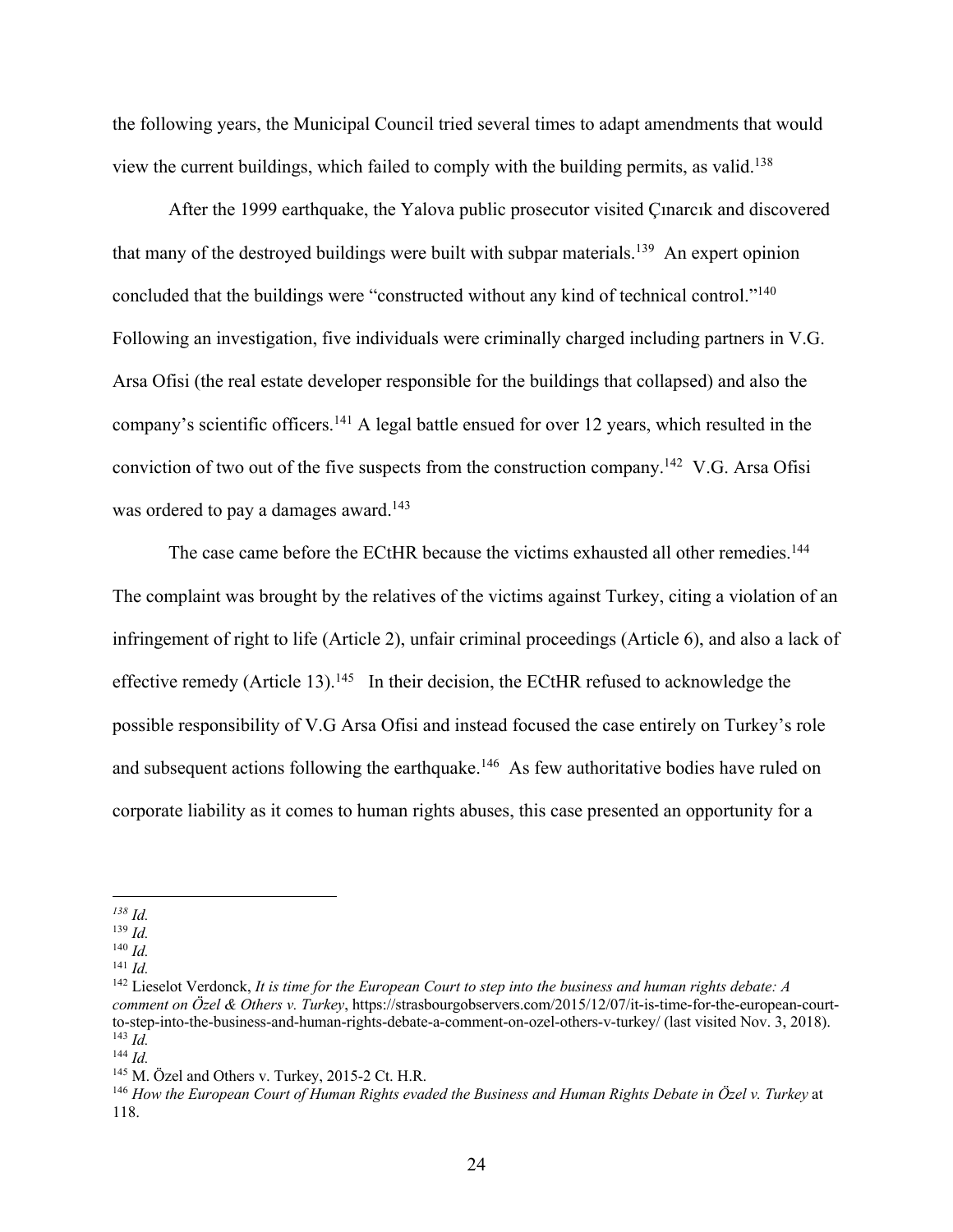judicial ruling.<sup>147</sup> Instead the court unanimously held that Turkey violated Article 2 and ordered Turkey to pay damages.<sup>148</sup> The ECtHR could have compelled Turkey to pursue an avenue of justice against V.G. Arsa Ofisi, or at least acknowledged the fact that Turkey had not even done so, but did neither.

#### **VII. Conclusion**

 $\overline{a}$ 

The influence of the UDHR and the UNGP is visibly seen in countless constitutions and regional conventions around the world. Human dignity is a prevalent right that must be upheld and protected, but how can a victim pursue justice against a non-State actor in today's world? Human rights instruments, such as the regional conventions surveyed, provide for human dignity as a protected right, but currently none hold a standard means to judicially protect citizens against corporations who infringe upon their inherent dignity.

Though some steps have been made, there is room for improvement. Providing a means for victims to seek recourse through regional conventions is imperative, especially when precedent shows the influence a corporation can have on a State's actions. Such influence could prevent a State from pursuing legal action against a corporation, even in order to protect their own citizens' fundamental rights. The key may lie in directly consulting the corporations' home countries rather than the corporations themselves, as this method has proven quite successful as exemplified by the IACHR.

The future holds the key as to whether regional conventions will truly provide victims with forms of redress. As certain areas are seeing advanced economic growth, such as the ASEAN or the Arab world, the need for an effective means to hold corporations accountable

<sup>147</sup> Lieselot Verdonck, *It is time for the European Court to step into the business and human rights debate: A comment on Özel & Others v. Turkey*.

<sup>148</sup> *ECHR fines Turkey over collapse of buildings in 1999 quake*, HURRIET DAILY NEWS, (Nov. 17, 2015) http://www.hurriyetdailynews.com/echr-fines-turkey-over-collapse-of-buildings-in-1999-quake-91270.